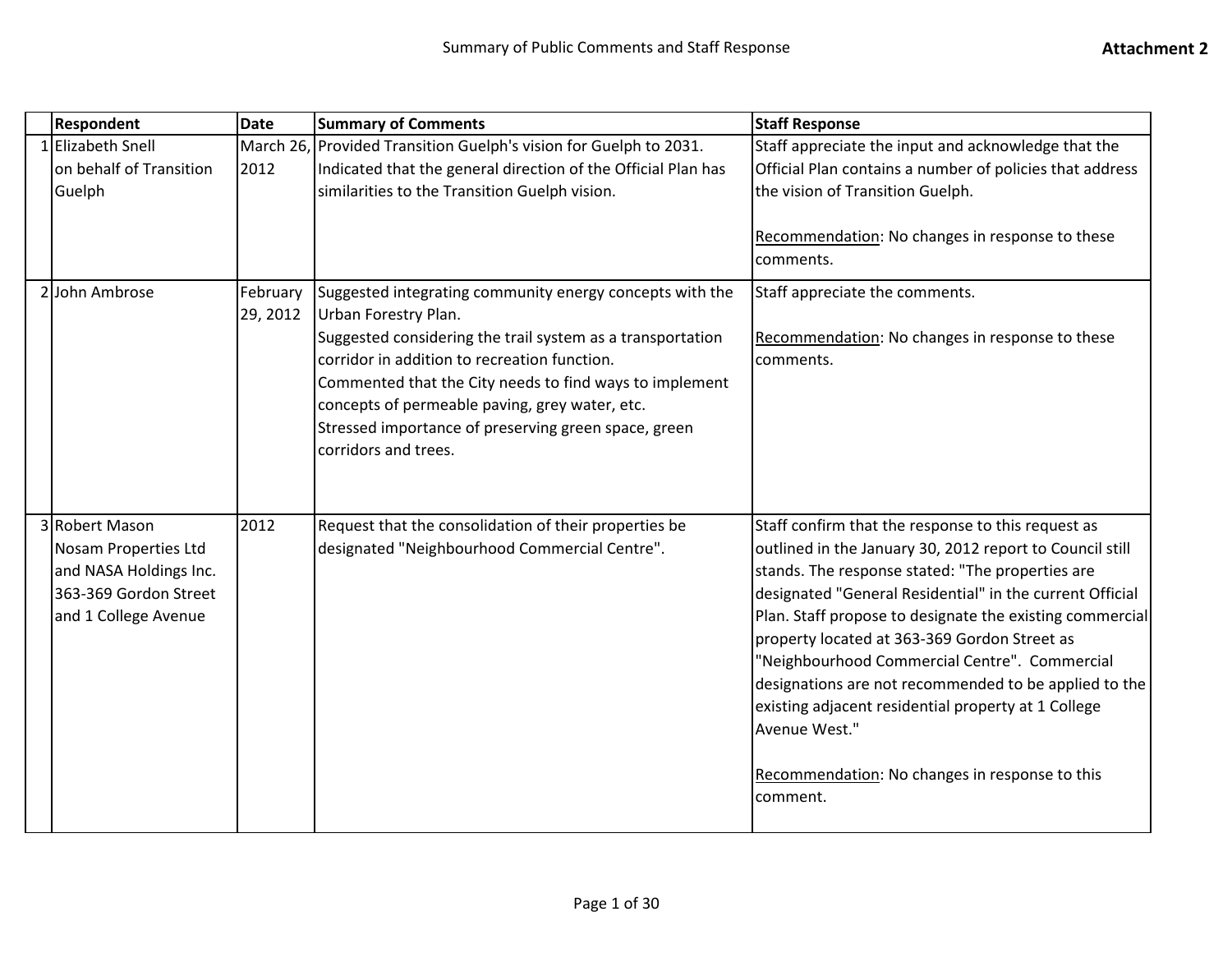| <b>Respondent</b>                                                                        | <b>Date</b> | <b>Summary of Comments</b>                                                                                                                                                                                                                                                                                                                                                                                                                                                                                                                                                                                                                                                                                                                                                                                                                                                                                                                                           | <b>Staff Response</b>                                                                                                                                                                                                                                                                                                                                                                                                                                                                                                                                                                                                                                                                                                                                                                                                                                                                                                                                                                                                               |
|------------------------------------------------------------------------------------------|-------------|----------------------------------------------------------------------------------------------------------------------------------------------------------------------------------------------------------------------------------------------------------------------------------------------------------------------------------------------------------------------------------------------------------------------------------------------------------------------------------------------------------------------------------------------------------------------------------------------------------------------------------------------------------------------------------------------------------------------------------------------------------------------------------------------------------------------------------------------------------------------------------------------------------------------------------------------------------------------|-------------------------------------------------------------------------------------------------------------------------------------------------------------------------------------------------------------------------------------------------------------------------------------------------------------------------------------------------------------------------------------------------------------------------------------------------------------------------------------------------------------------------------------------------------------------------------------------------------------------------------------------------------------------------------------------------------------------------------------------------------------------------------------------------------------------------------------------------------------------------------------------------------------------------------------------------------------------------------------------------------------------------------------|
| 4 Kate MacDonald<br>on behalf of the Mayfield 2012<br>Park Community Assoc.              | April 2,    | Advised that they are in strong support of the proposed "Low Recommendation: No changes in response to this<br>Density Residential" designation for the property located at<br>716 Gordon Street.                                                                                                                                                                                                                                                                                                                                                                                                                                                                                                                                                                                                                                                                                                                                                                    | comment.                                                                                                                                                                                                                                                                                                                                                                                                                                                                                                                                                                                                                                                                                                                                                                                                                                                                                                                                                                                                                            |
| 5 Laura Murr<br>on behalf of the Kortright 2012<br><b>Hills Community</b><br>Association | April 2,    | Expressed concerns about the designation of lands on Niska<br>Road as "Medium Density Residential" including:<br>- negative impacts on residents<br>- traffic problems<br>- economic impacts of growth and increased taxes<br>Questioned why "medium density residential" is proposed for land and services. Niska Road is a collector road and<br>the greenfield area.<br>Questioned how many units would be permitted by the<br>designation on the site.<br>Requested a traffic management plan and environmental<br>assessment prior to any changes in density.<br>Commented that "medium density" does not contribute to a<br>walkable, compact community because it is a fringe site.<br>Concern that higher density will impact the ecological<br>integrity of the Speed River PSW.<br>Asked for assurance that the OP update does not alter or<br>negatively impact the OPA for the Hanlon Creek Business<br>Park as approved by the Ontario Municipal Board. | Increased densities are supported in the greenfield<br>areas of the City to support compact development<br>which contributes toward the achievement of the<br>density targets for the greenfield area. Medium density<br>development in the greenfield area is an efficient use of<br>medium density housing forms are permitted and<br>supported to locate on collector roads. Concerns about<br>traffic and environmental impact would be dealt with<br>through a site specific development application. The<br>Medium Density Residential designation permits a<br>maximum density of 100 units per ha; the number of<br>units permitted would depend on the site area<br>proposed for future development. The actual number<br>of units permitted would be assessed at the time of an<br>application.<br>There have been no changes to the policies for the<br>Hanlon Creek Business Park that would negatively<br>impact the Ontario Municipal Board approval.<br>Recommendation: No changes in response to these<br>comments. |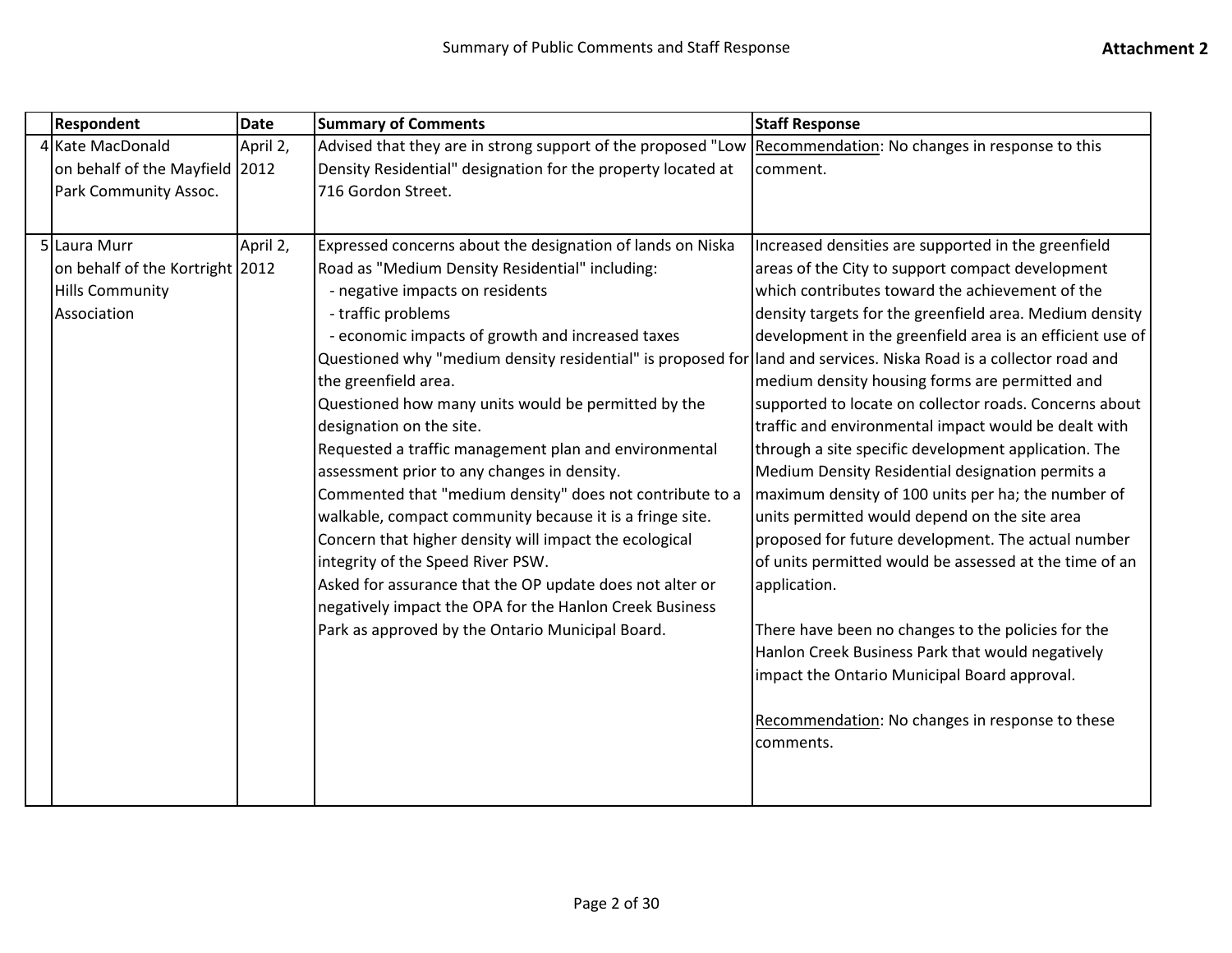|  | <b>Respondent</b>       | Date     | <b>Summary of Comments</b>                                      | <b>Staff Response</b>                                        |
|--|-------------------------|----------|-----------------------------------------------------------------|--------------------------------------------------------------|
|  | 6 Judy Martin           | April 2, | Commented that the draft Official Plan document should          | Staff note that the January 30, 2012 draft Official Plan     |
|  | on behalf of the Sierra | 2012     | include strike-outs of text from the current plan that is to be | contains comment boxes which indicate whether the            |
|  | Club Canada             |          | deleted and indicate by some method the proposed changes.       | policy is existing, revised or reworded. If a policy is not  |
|  |                         |          | Asked for document explaining the intent behind major           | listed in a comment box it has not been carried forward.     |
|  |                         |          | changes.                                                        | Staff have outlined the rationale for changes to the         |
|  |                         |          |                                                                 | Official Plan through reports to Council. These reports      |
|  |                         |          |                                                                 | are available on the City website at                         |
|  |                         |          |                                                                 | guelph.ca/envisionguelph.                                    |
|  |                         |          |                                                                 | Staff also note that a version of the existing Official Plan |
|  |                         |          |                                                                 | has been prepared to document which policies have            |
|  |                         |          |                                                                 | been deleted and which have been carried forward into        |
|  |                         |          |                                                                 | the OP Update. This is also posted on the City website.      |
|  |                         |          |                                                                 |                                                              |
|  |                         |          |                                                                 | Recommendation: No changes in response to this               |
|  |                         |          |                                                                 | comment.                                                     |
|  |                         |          |                                                                 |                                                              |
|  |                         |          |                                                                 |                                                              |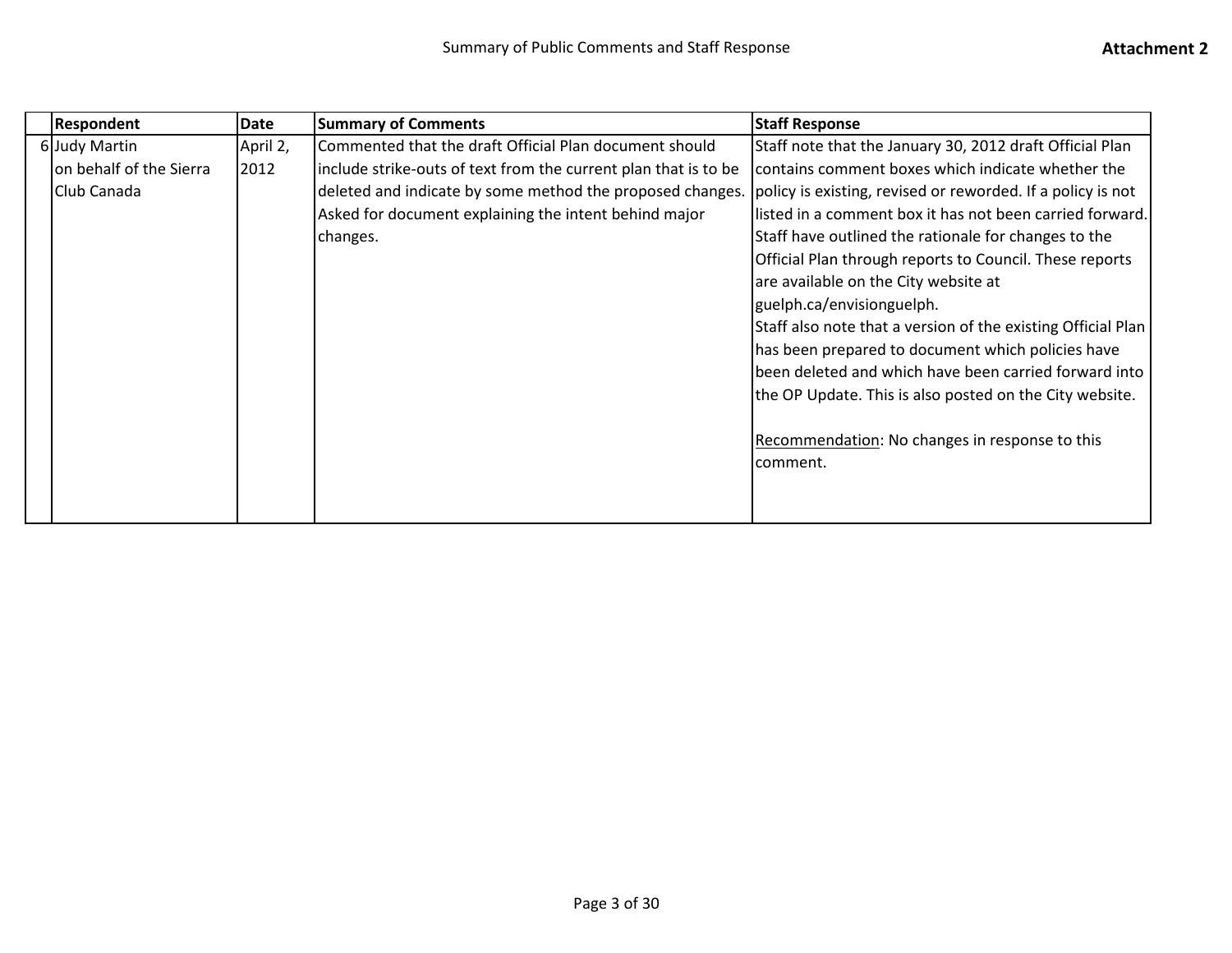| <b>Respondent</b> | <b>Date</b> | <b>Summary of Comments</b>                                   | <b>Staff Response</b>                                     |
|-------------------|-------------|--------------------------------------------------------------|-----------------------------------------------------------|
| 7 Hugh Whiteley   | April 2,    | Requested that:                                              | Policies related to the rivers, river valleys and         |
|                   | 2012        | the central focus on Guelph's rivers and river valleys in    | environmental corridors are incorporated into the         |
|                   |             | relation to the linked open space lands and component of     | Natural Heritage System section of the Official Plan      |
|                   |             | Guelph's image be retained in the Official Plan.             | which was approved through OPA 42 and is currently        |
|                   |             | the River System Management Plan be retained as a guide      | under appeal.                                             |
|                   |             | for the preparation of plans within river and tributary      | The recommendations of the 1993 River Systems             |
|                   |             | corridors.                                                   | Management Plan were incorporated into the Official       |
|                   |             | the specific quantified protection for the comprehensively   | Plan and Zoning By-law in 1995. The River Systems         |
|                   |             | defined open space and environmental corridors along the     | Management Plan has been superseded by recent             |
|                   |             | rivers and tributaries be restored in the Official Plan.     | planning studies and approvals including OPA 42 and       |
|                   |             | ravines be included in the Official plan listing of valued   | the Trail Master Plan.                                    |
|                   |             | features to be safeguarded.                                  | The Vision Statement has been prepared based on the       |
|                   |             | the Vision Statement for the Official Plan be rewritten as a | goals and visions of a number of Council approved         |
|                   |             | guide to the long-term aims of the City.                     | directions including the Local Growth Management          |
|                   |             | the background statement of the Official Plan be rewritten   | Strategy, the Community Energy Plan and the Strategic     |
|                   |             | to name the demographic and economic challenges to be        | Plan. Staff do not agree with the assertion that the      |
|                   |             | overcome by the City.                                        | Vision Statement as written does not guide the City       |
|                   |             |                                                              | over the long-term. Staff do not support the inclusion of |
|                   |             |                                                              | background information into the Official Plan. This       |
|                   |             |                                                              | information has been well documented in reports to        |
|                   |             |                                                              | Council for the Local Growth Management Strategy.         |
|                   |             |                                                              |                                                           |
|                   |             |                                                              | Recommendation: Addition of wording in the Parks and      |
|                   |             |                                                              | Trails section related to linkages with Natural Heritage  |
|                   |             |                                                              | System where appropriate.                                 |
|                   |             |                                                              |                                                           |
|                   |             |                                                              |                                                           |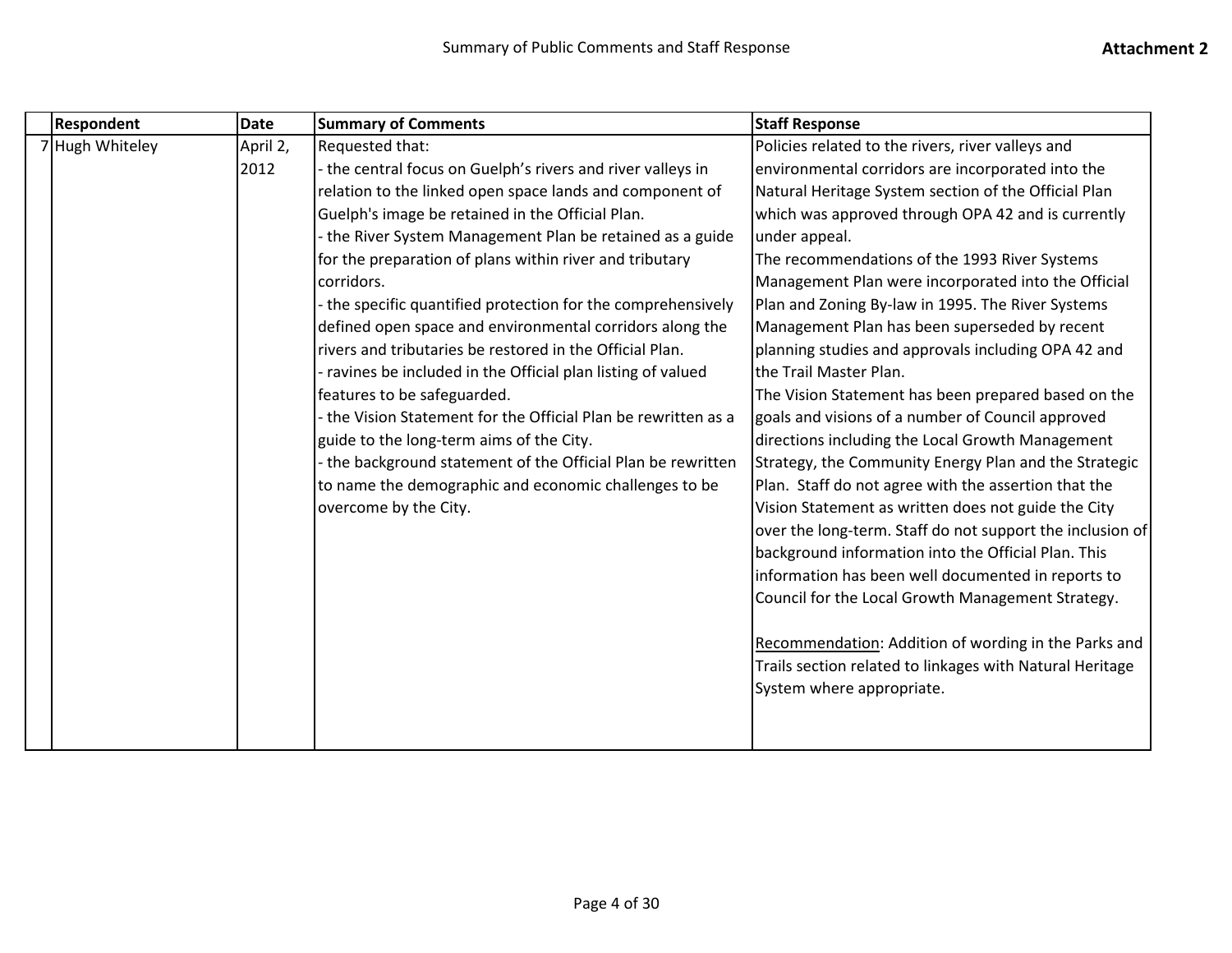| Respondent              | Date     | <b>Summary of Comments</b>                                      | <b>Staff Response</b>                                     |
|-------------------------|----------|-----------------------------------------------------------------|-----------------------------------------------------------|
| 8 Mark Cowie            | February | Concern that the Southgate Business Park will never achieve     | Refer to detailed response in the staff report related to |
| on behalf of Industrial | 29, 2012 | the employment density of 36 jobs per hectare because it        | density targets and high water users. Revisions have      |
| Equities Guelph         |          | primarily attracts distribution warehouse facilities. Suggests  | been made to the policies for greenfield area density     |
| Corporation             |          | that the Official Plan should encourage warehouse uses.         | targets to provide clarity that it is a long-term target  |
|                         |          | Requests that any job specific targets are removed from the     | and not a required density for each site.                 |
|                         |          | Official Plan and that the OP rely on the combined persons      |                                                           |
|                         |          | and jobs density from Places to Grow.                           | Recommendation: Policy revisions.                         |
|                         |          | Expressed concern about policies discouraging high water        |                                                           |
|                         |          | users from locating in the City as this is a constraint to food |                                                           |
|                         |          | industries and manufacturers looking to locate in Guelph.       |                                                           |
|                         |          |                                                                 |                                                           |
|                         |          |                                                                 |                                                           |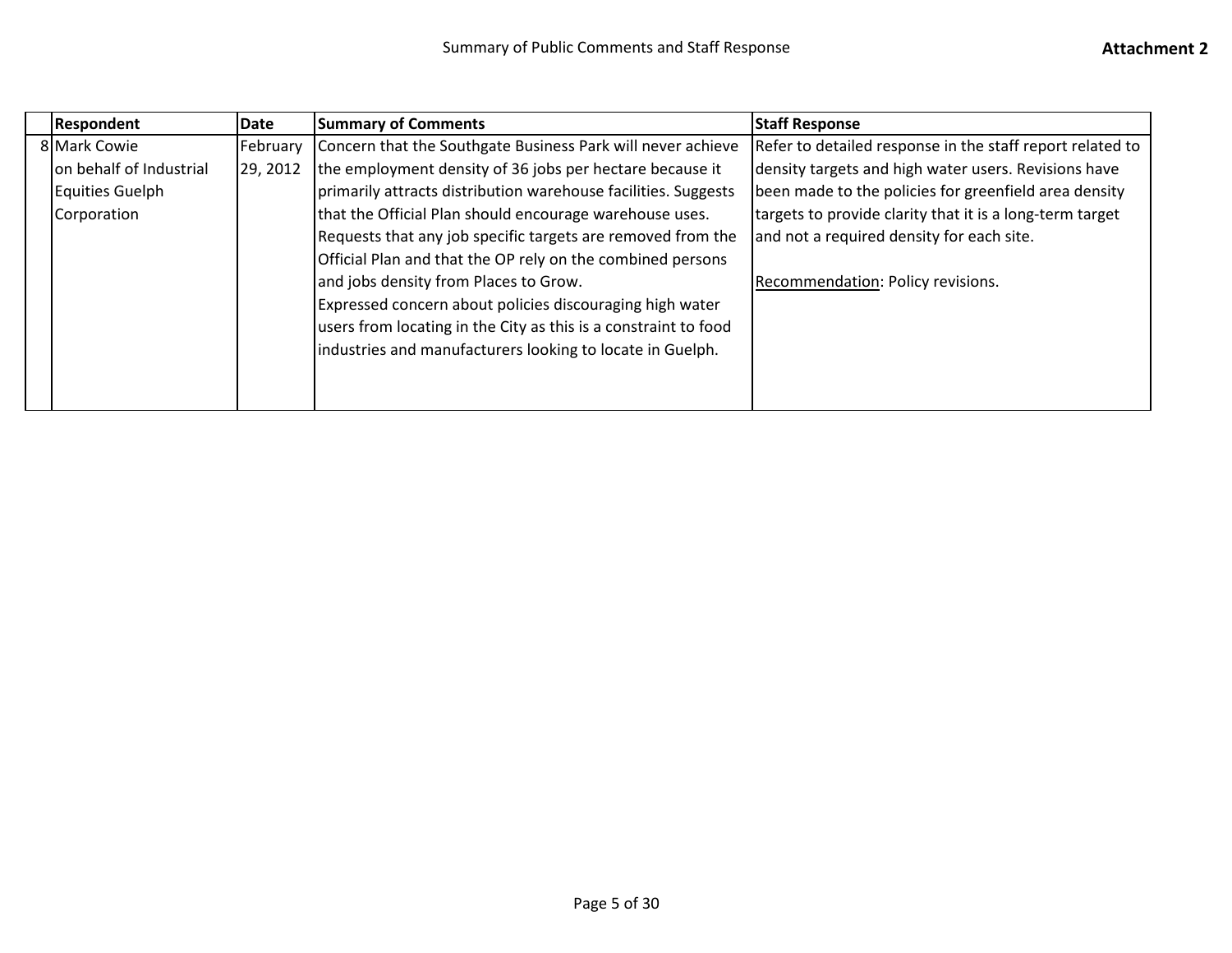|  | <b>Respondent</b>                  | <b>Date</b> | <b>Summary of Comments</b>                                     | <b>Staff Response</b>                                     |
|--|------------------------------------|-------------|----------------------------------------------------------------|-----------------------------------------------------------|
|  | 9 Marc Kemerer                     | March 8,    | Concerned with the policy that directs warehouse uses to       | Refer to detailed response in the staff report related to |
|  | <b>Blaney McMurtry</b>             | 2012 and    | locate within the built-up area (9.5.2.3). Requests that       | density targets and high water users. Revisions have      |
|  | <b>Barristers &amp; Solicitors</b> | April 11,   | warehouse uses be directed to greenfield areas.                | been made to the policies for greenfield area density     |
|  | on behalf of Cooper                | 2012        | Concerned that greenfield area density targets for             | targets to provide clarity that it is a long-term target  |
|  | <b>Construction Limited</b>        |             | employment lands are arbitrary and unrealistic. Request that   | and not a required density for each site. The density     |
|  |                                    |             | all policies related to density targets for employment lands   | targets are recommendations from the Employment           |
|  |                                    |             | be deleted.                                                    | Lands Strategy Phase 2.                                   |
|  |                                    |             | Concerned that district energy system policies would be a      | The district energy system policies are support and       |
|  |                                    |             | disadvantage for Cooper Construction.                          | encourage policies and clearly state that the feasibility |
|  |                                    |             | Concerned that policies will restrict users that require water | of a system would have to be demonstrated in              |
|  |                                    |             | from locating in the City.                                     | conjunction with partners.                                |
|  |                                    |             | State that parking policies related to minimizing surface      | Parking policies have been modified and moved to the      |
|  |                                    |             | parking are not appropriate for greenfield areas.              | Urban Design section.                                     |
|  |                                    |             | Requests that policies requiring sidewalks in employment       | Sidewalks are required in all areas to support            |
|  |                                    |             | areas be deleted.                                              | walkability, transit use and integrated development.      |
|  |                                    |             | Suggests that height related policies be set out in metres.    | Building height policies have been revised to remove      |
|  |                                    |             | $\overline{?}$                                                 | minimum height as a requirement and moved to the          |
|  |                                    |             |                                                                | Urban Design section.                                     |
|  |                                    |             |                                                                |                                                           |
|  |                                    |             |                                                                | Recommendation: Policy revisions.                         |
|  |                                    |             |                                                                |                                                           |
|  |                                    |             |                                                                |                                                           |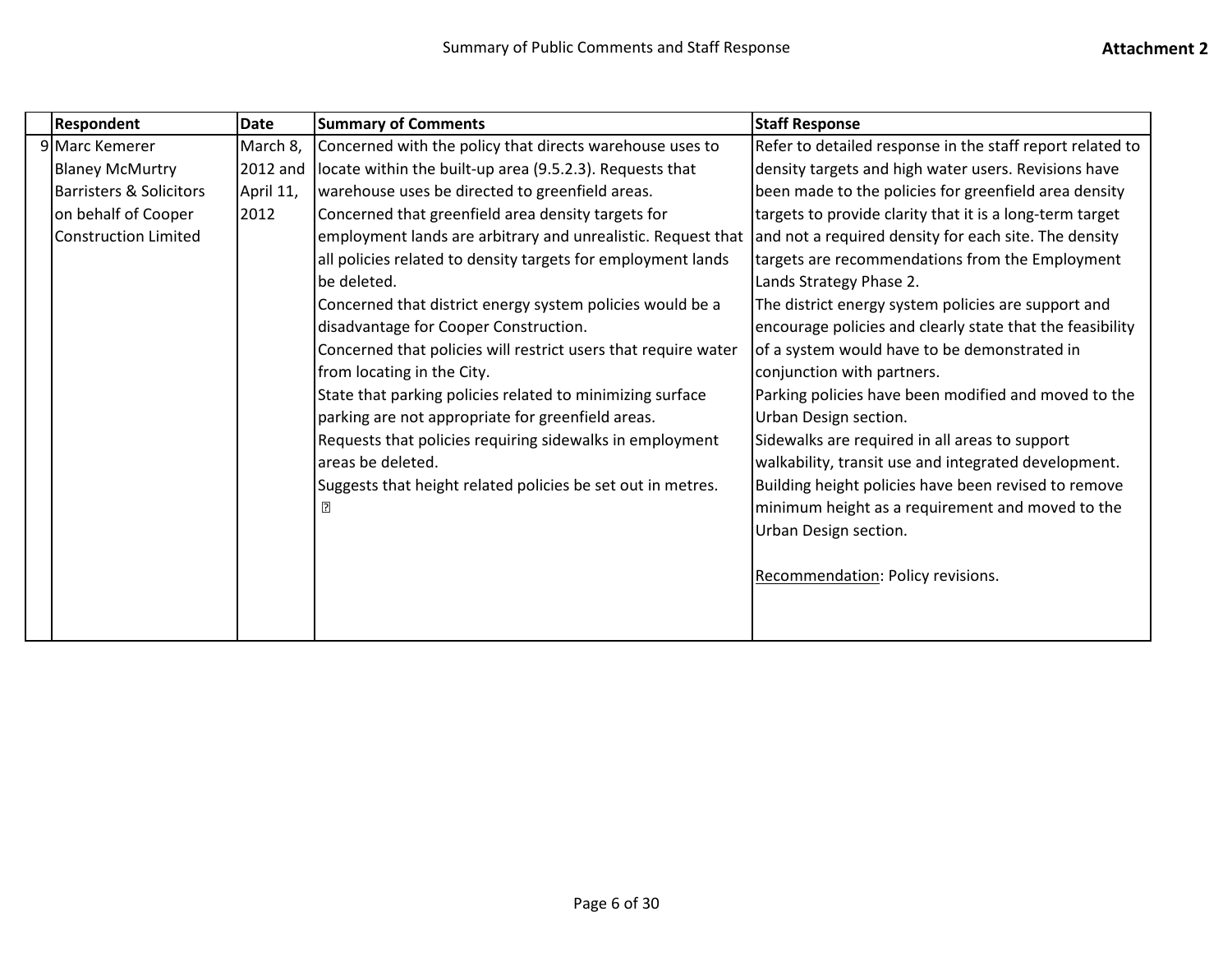| Respondent            | <b>Date</b> | <b>Summary of Comments</b>                                  | <b>Staff Response</b>                                      |
|-----------------------|-------------|-------------------------------------------------------------|------------------------------------------------------------|
| 10 Chris Pidgeon      | March 5,    | Opposed to the change in designation from "General          | The "General Residential" designation has been             |
| <b>GSP Group Inc</b>  | 2012        | Residential" to "Low Density Residential". State that it    | modified from the current Official Plan and split into     |
| on behalf of Abode    |             | represents a down-designation of the property that directly | two designations: Low Density Residential and Low          |
| <b>Varsity Living</b> |             | conflicts with the existing policies that encourage         | Density Greenfield Residential. The maximum densities      |
|                       |             | intensification on their property at 716 Gordon Street.     | for these designations has been reduced from the           |
|                       |             |                                                             | current Official Plan to reflect a gradient in residential |
|                       |             |                                                             | densities from low to high based on the designation.       |
|                       |             |                                                             | The designation of the subject property in the 2012        |
|                       |             |                                                             | Official Plan is the residential designation that          |
|                       |             |                                                             | corresponds with the property's existing designation       |
|                       |             |                                                             | and its location within the built-up area of the City.     |
|                       |             |                                                             | The property is the subject of an Ontario Municipal        |
|                       |             |                                                             | Board hearing. OMB decision will determine future land     |
|                       |             |                                                             | use permissions.                                           |
|                       |             |                                                             |                                                            |
|                       |             |                                                             | Recommendation: No changes in response to this             |
|                       |             |                                                             | comment.                                                   |
|                       |             |                                                             |                                                            |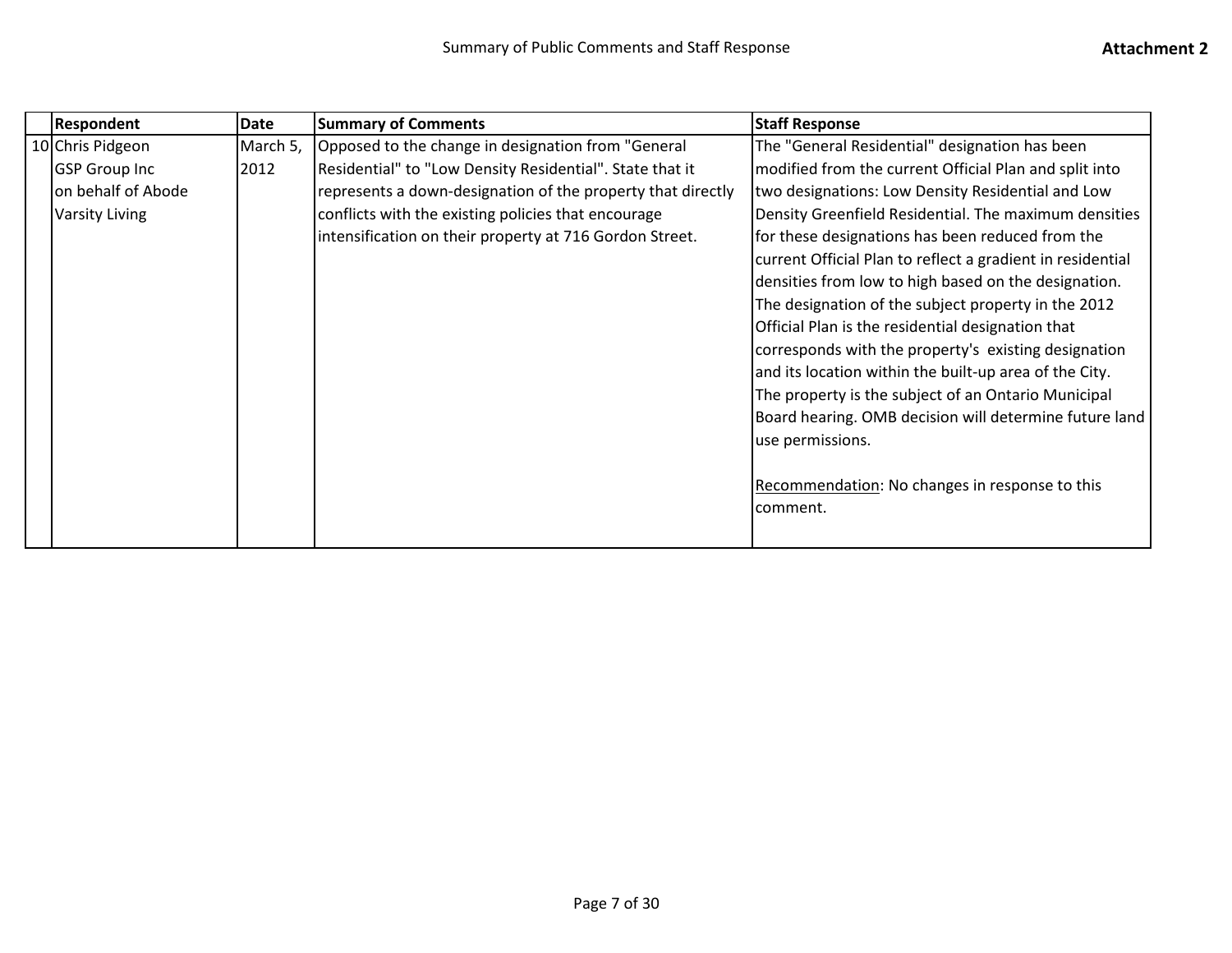| <b>Respondent</b> | Date | <b>Summary of Comments</b>                                          | <b>Staff Response</b>                                      |
|-------------------|------|---------------------------------------------------------------------|------------------------------------------------------------|
| 11 Blake Mills    |      | March 23, Suggests that the following areas of the Official Plan be | Refer to staff report for the response to the high water   |
|                   | 2012 | modified:                                                           | usage comment.                                             |
|                   |      | water usage as an obstacle to attracting industry;                  | The policy for design of streets including trails and      |
|                   |      | references to pattern and design of streets, facilitating bike      | sidewalks continues to be supported by staff. This policy  |
|                   |      | lanes and trails, and requirement for sidewalks;                    | supports walkable, transit supportive and integrated       |
|                   |      | height of building policy of 2 storeys is not appropriate for       | development.                                               |
|                   |      | industrial buildings;                                               | The building height policy has been deleted from the       |
|                   |      | allowing warehousing in Greenfield areas;                           | land use designation. Policies related to building heights |
|                   |      | wording related to reuse of residual heat energy or water           | have been added to the Urban Design chapter and            |
|                   |      | should be qualified to be done if it is cost-effective to the       | encourage a minimum height in particular locations.        |
|                   |      | business.                                                           | Warehousing is a permitted use in the Industrial           |
|                   |      |                                                                     | designation throughout the City.                           |
|                   |      |                                                                     | The policy related to reuse of residual heat and water is  |
|                   |      |                                                                     | an encourage policy not a requirement.                     |
|                   |      |                                                                     |                                                            |
|                   |      |                                                                     | Recommendation: Minor policy revisions.                    |
|                   |      |                                                                     |                                                            |
|                   |      |                                                                     |                                                            |
|                   |      |                                                                     |                                                            |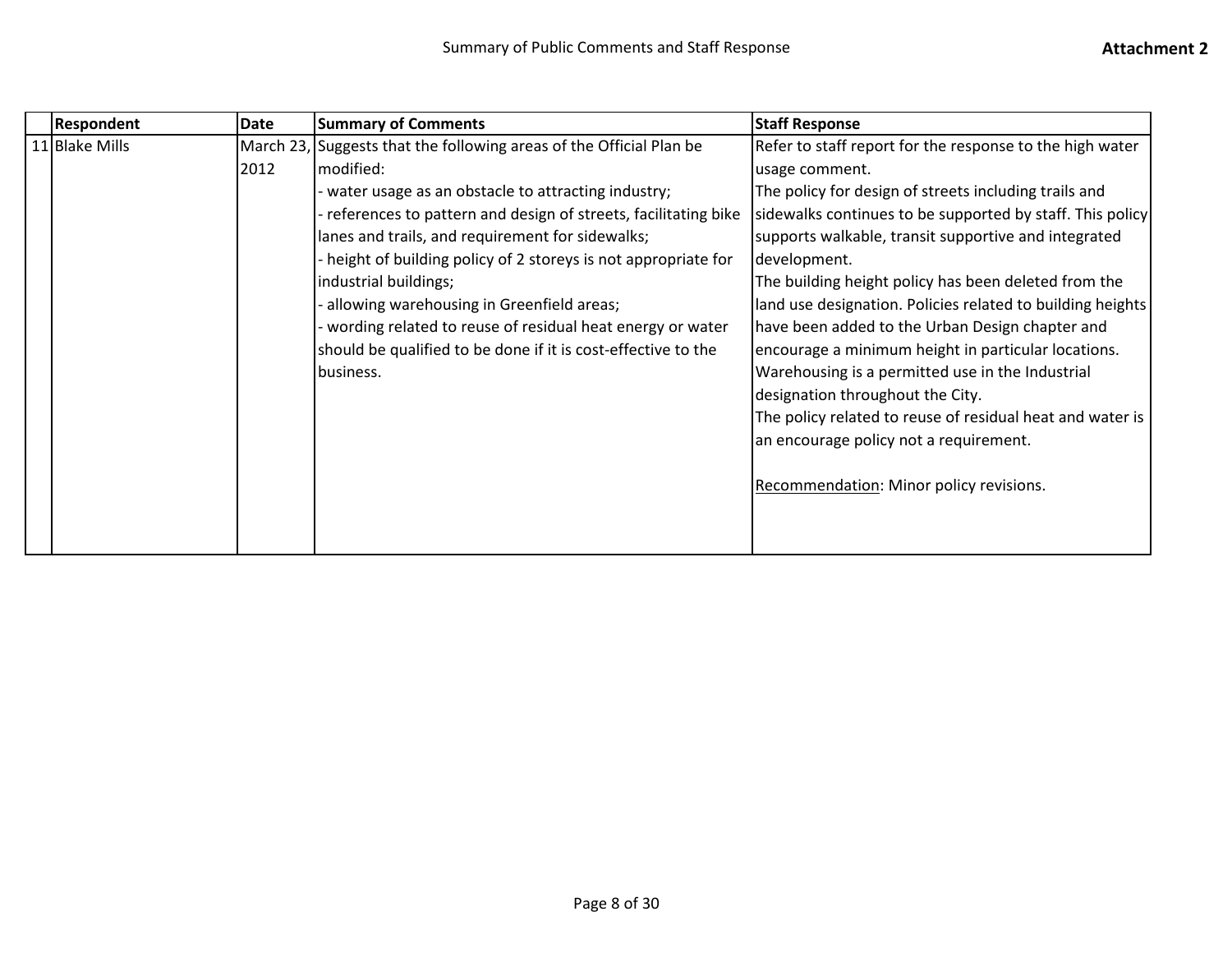| <b>Respondent</b>            | <b>Date</b> | <b>Summary of Comments</b>                                      | <b>Staff Response</b>                                    |
|------------------------------|-------------|-----------------------------------------------------------------|----------------------------------------------------------|
| 12 Astrid Clos               |             | March 27, Request that the golf course be removed from the area | The "Areas of Potential Archaeological Resources"        |
| on behalf of Springfield     | 2012        | identified as having archaeological potential on basis that it  | Schedule has been removed from the Official Plan.        |
| <b>Golf and Country Club</b> |             | has been entirely disturbed during grading for the golf         | However, in accordance with Official Plan policies and   |
|                              |             | course.                                                         | Provincial regulations, an archaeological assessment     |
|                              |             | Request for a site-specific policy stating that the golf course | may be required at the time of a development             |
|                              |             | use is an interim use and that the conversion of the property   | application.                                             |
|                              |             | to a residential use is anticipated.                            | It is premature to determine future land uses for this   |
|                              |             | Request that the property be designated as "Low Density         | property through site-specific policies in the Official  |
|                              |             | Greenfield Residential".                                        | Plan. The secondary plan for the Clair-Maltby area will  |
|                              |             | Request that the Clair-Maltby lands be included in Stage 3 of   | comprehensively review land use designations.            |
|                              |             | the Staging of Development Schedule.                            | The Clair-Maltby lands do not fit within Stage 3 of the  |
|                              |             | Commented that the Clair-Maltby lands should be a priority      | Staging of Development Schedule because Stage 3 and      |
|                              |             | for the City to expedite development.                           | Stage 4 are geographic stages and Stage 3 is specific to |
|                              |             | Request that identified trail location on the Trail Network     | the Guelph Innovation District. Description of Stage 4   |
|                              |             | schedule be moved to the east to follow natural heritage        | has been modified to indicate that it is area based.     |
|                              |             | features on the property.                                       | It is acknowledged that the Secondary Plan is an         |
|                              |             |                                                                 | upcoming work plan priority, the specific timing for     |
|                              |             |                                                                 | undertaking the secondary plan is determined through     |
|                              |             |                                                                 | the Capital Budget process.                              |
|                              |             |                                                                 | The trail locations on Schedule 8 may be modified        |
|                              |             |                                                                 | without amendment to the Schedule provided               |
|                              |             |                                                                 | connectivity of the trail network is maintained. The     |
|                              |             |                                                                 | actual final location of the trail would be determined   |
|                              |             |                                                                 | through the Secondary Plan or future development         |
|                              |             |                                                                 | applications.                                            |
|                              |             |                                                                 |                                                          |
|                              |             |                                                                 |                                                          |
|                              |             |                                                                 | Recommendation: No changes in response to these          |
|                              |             |                                                                 | comments.                                                |
|                              |             |                                                                 |                                                          |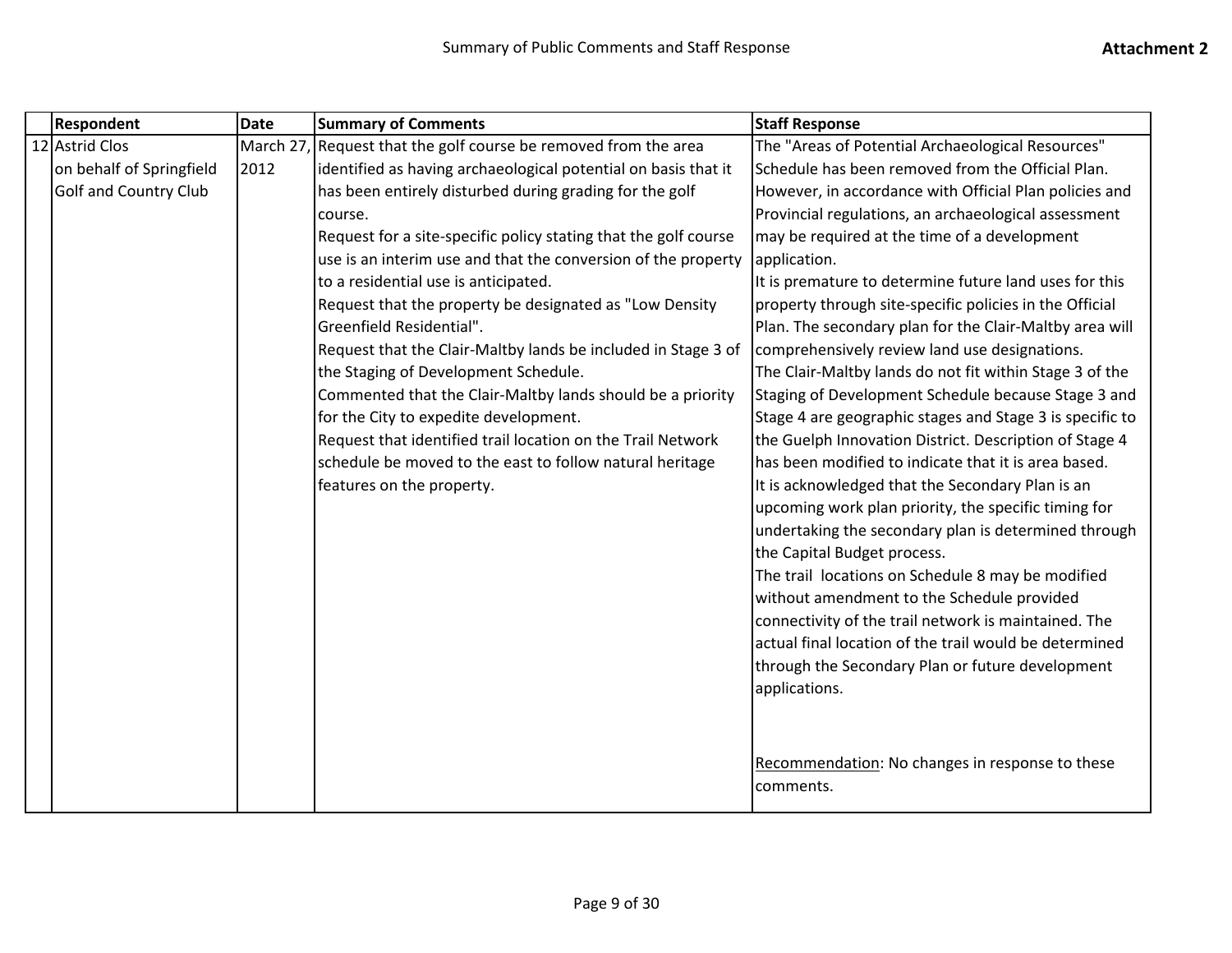|  | <b>Respondent</b>       | Date | <b>Summary of Comments</b>                                      | <b>Staff Response</b>                                     |
|--|-------------------------|------|-----------------------------------------------------------------|-----------------------------------------------------------|
|  | 13 Hugh Handy           |      | March 30, Concern that the lands were designated "General       | This property is subject to the Ontario Municipal Board   |
|  | GSP Group Inc.          | 2012 | Residential" and "Core Greenlands" in the current Official      | hearing for OPA 42 in terms of the Significant Natural    |
|  | On behalf of Estate of  |      | Plan and are now proposed to have only a few pockets of         | Area designation.                                         |
|  | Valeriote 1968 Trust    |      | land designated "Low Density Residential" with the              | Future land use designations, other than the Significant  |
|  | 1968-1992 Gordon Street |      | remainder designated as "Significant Natural Area".             | Natural Areas designation, will be determined through     |
|  |                         |      | Concern that the requirement for a Secondary Plan for the       | the Secondary Planning Process.                           |
|  |                         |      | Clair-Maltby area is a significant policy shift that impacts on | Staff note that one of the reasons for the Secondary      |
|  |                         |      | the policy permissions currently provided to the site.          | Plan is the need to comprehensively review and plan for   |
|  |                         |      | Suggest that the "Medium Density Residential" designation       | servicing south of Clair Road. The provision of servicing |
|  |                         |      | may be more appropriate for the developable portions of the     | is a precursor to development and thus the study          |
|  |                         |      | property given the density permissions provided under the       | requirements are not considered to be a significant       |
|  |                         |      | existing "General Residential" designation.                     | policy shift.                                             |
|  |                         |      | Request flexibility with alignment of a future trail through    | Staff note that the trail network on Schedule 8 may be    |
|  |                         |      | future planning approvals because the identified location on    | modified without amendment to the Schedule provided       |
|  |                         |      | the Trail Network Schedule directly impacts the developable     | that connectivity in the trail network is maintained. The |
|  |                         |      | areas of the site.                                              | final location of a trail would be determined through     |
|  |                         |      |                                                                 | the Secondary Plan or a development application.          |
|  |                         |      |                                                                 |                                                           |
|  |                         |      |                                                                 | Recommendation: No changes in response to this            |
|  |                         |      |                                                                 | comment.                                                  |
|  |                         |      |                                                                 |                                                           |
|  |                         |      |                                                                 |                                                           |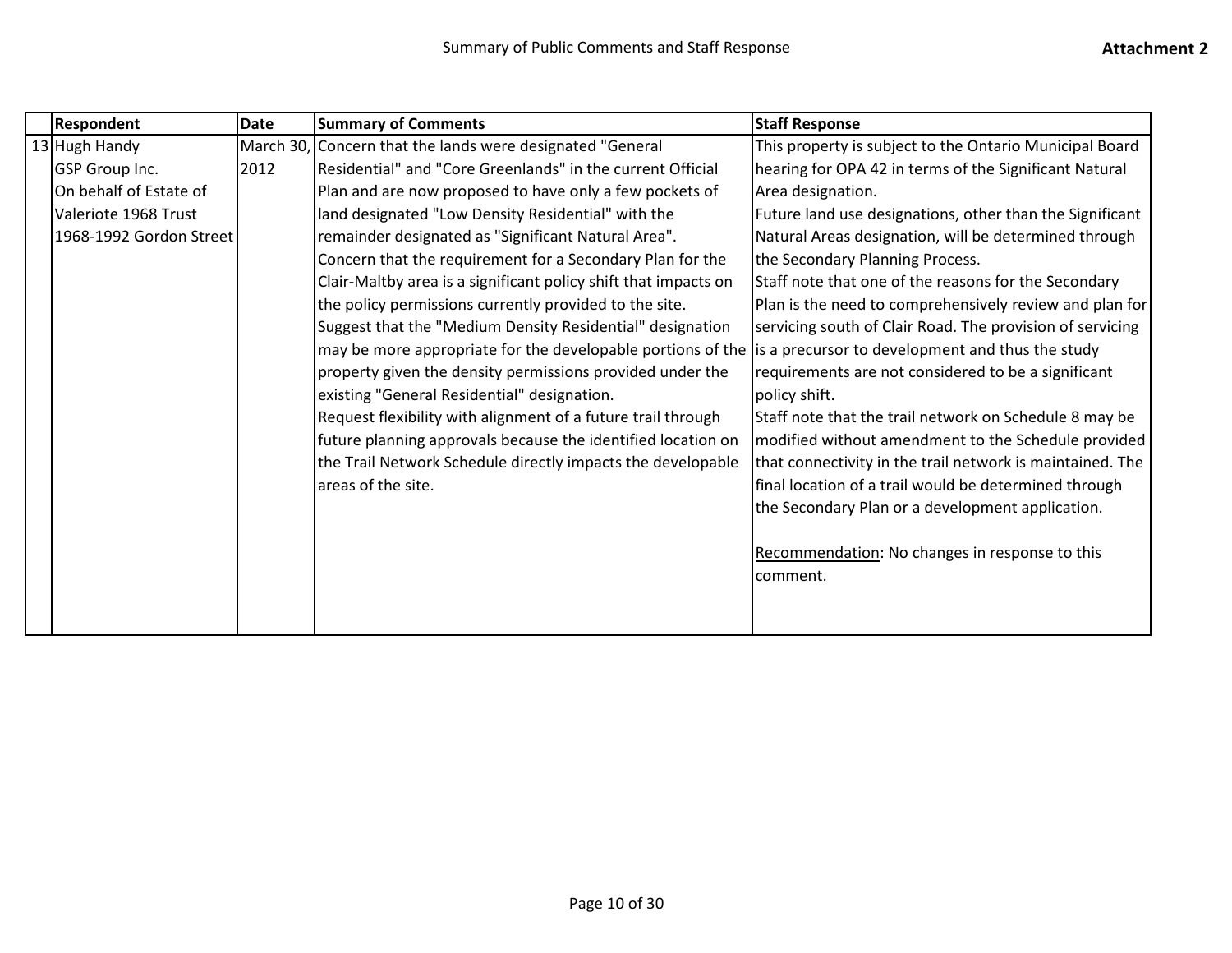|  | Respondent                                                                                                                                                 | Date              | <b>Summary of Comments</b>                                                                                                                                                                                                                                                                                                                                                                                                                                                                       | <b>Staff Response</b>                                                                                                                                                                                                                                                                                                                                                                                                                                                                                                                                                                                                                                                                                                                                                                              |
|--|------------------------------------------------------------------------------------------------------------------------------------------------------------|-------------------|--------------------------------------------------------------------------------------------------------------------------------------------------------------------------------------------------------------------------------------------------------------------------------------------------------------------------------------------------------------------------------------------------------------------------------------------------------------------------------------------------|----------------------------------------------------------------------------------------------------------------------------------------------------------------------------------------------------------------------------------------------------------------------------------------------------------------------------------------------------------------------------------------------------------------------------------------------------------------------------------------------------------------------------------------------------------------------------------------------------------------------------------------------------------------------------------------------------------------------------------------------------------------------------------------------------|
|  | 14 Hugh Handy<br><b>GSP Group Inc.</b><br>On behalf of 2274237<br>Ontario Inc.<br>1291 Gordon Street                                                       | March 30,<br>2012 | Notes that the site has site-specific zoning which permits a<br>height of 7 storeys.<br>Question about Schedule 2 which shows a small triangle of<br>land designated "Low Density Residential" at Arkell Road and<br>Gordon; is this an error?                                                                                                                                                                                                                                                   | The existing land use permissions provided by the<br>approved zoning for this property are not affected by<br>the proposed Official Plan designation and associated<br>policies.<br>Staff confirm that there is a mapping error at Arkell and<br>Gordon Street related to a small triangular shaped<br>parcel. The parcel was erroneously designated "Low<br>Density Residential". The designation of the parcel has<br>been modified to place it within the adjacent land use<br>designations ("Neighbourhood Commercial" and<br>"Medium Density Residential") as appropriate.<br>Recommendation: Revision to mapping.                                                                                                                                                                            |
|  | 15 Hugh Handy<br><b>GSP</b> Group Inc.<br>On behalf of 2274237<br>Ontario Inc.<br>Properties south of Arkell<br>Road, west side of<br><b>Gordon Street</b> | 2012              | March 30, Question about how the commercial floor area permissions<br>for the Neighbourhood Commercial Centre would be<br>distributed amongst the properties.<br>Question about permissions for residential densities in the<br>Neighbourhood Commercial Centre designations.<br>Question about what the maximum permitted gross floor<br>area applies to.<br>Question about maximum permitted height of 6 storeys<br>when adjacent property has site specific zoning that permits<br>7 storeys. | Intent is that the properties in question would be<br>consolidated and developed as one commercial<br>development. The gross floor area applies to<br>commercial uses and it applies to all of the properties<br>that are contiguous within the designation. Residential<br>is permitted in a mixed-use building, not as a free-<br>standing building so there are no density requirements<br>in the Official Plan.<br>The maximum permitted height is a new policy to the<br>Official Plan. Sites that have existing zoning with<br>different height permissions may proceed under their<br>approved zoning regulations. However, development<br>that requires a zoning amendment would have to<br>comply with the Official Plan.<br>Recommendation: No changes in response to these<br>comments. |
|  |                                                                                                                                                            |                   | Page 11 of 30                                                                                                                                                                                                                                                                                                                                                                                                                                                                                    |                                                                                                                                                                                                                                                                                                                                                                                                                                                                                                                                                                                                                                                                                                                                                                                                    |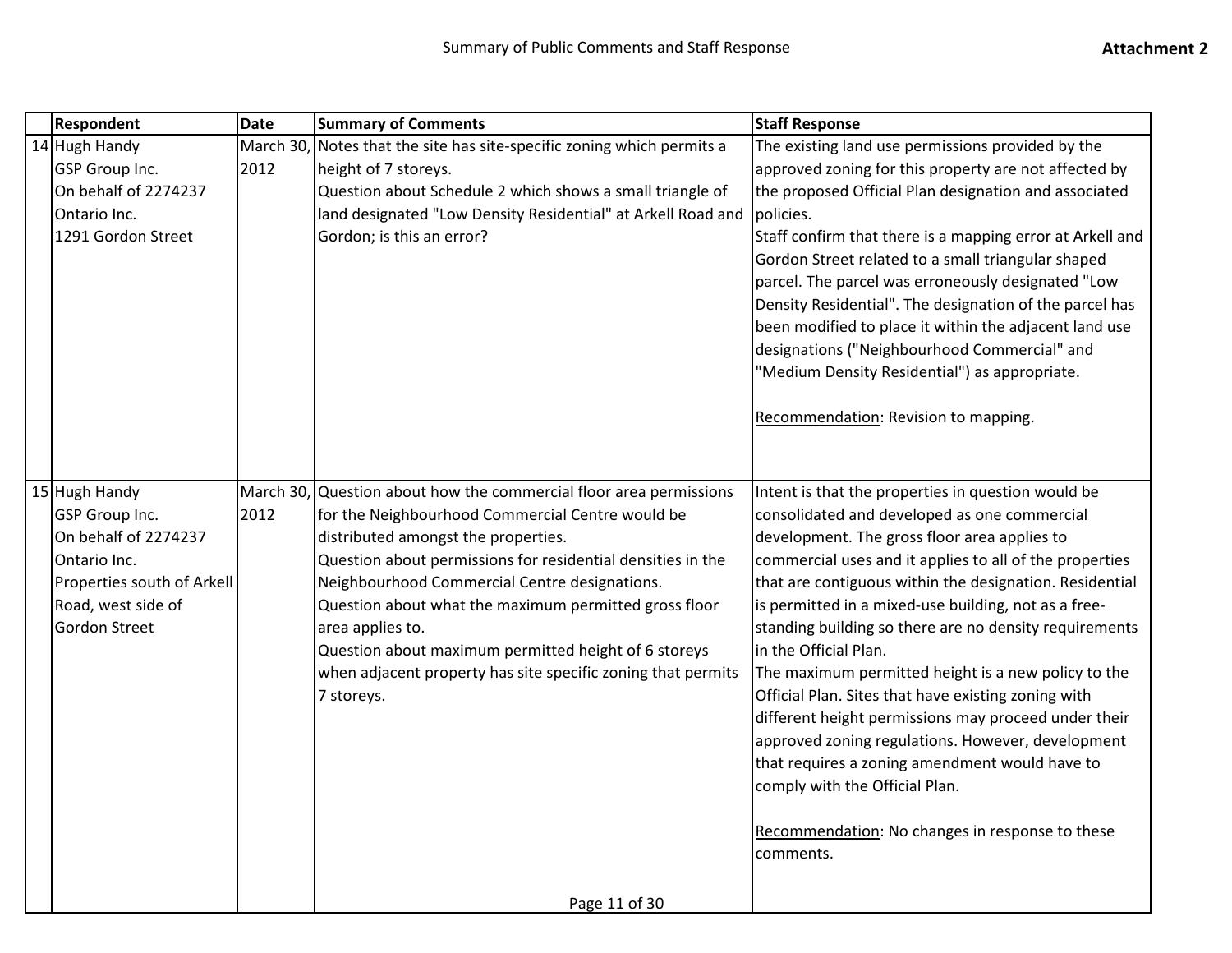| <b>Respondent</b>  | <b>Date</b> | <b>Summary of Comments</b>                                           | <b>Staff Response</b>                                     |
|--------------------|-------------|----------------------------------------------------------------------|-----------------------------------------------------------|
| 16 Hugh Handy      |             | March 30, Concern about the property being included in the secondary | The property is included in the Secondary Planning Area   |
| GSP Group Inc.     | 2012        | planning area south of Clair Road.                                   | because its designation is Reserve Lands which does not   |
| On behalf of Acorn |             | Questions the need to differentiate density requirements             | permit development without a study to determine its       |
| Developments       |             | between the Low Density Residential and Low Density                  | future land use.                                          |
| 331 Clair Road     |             | Greenfield Residential designations.                                 | The low density residential designation is split into two |
|                    |             | Request that policies similar to the existing OP policies which      | designations to distinguish between the built-up and      |
|                    |             | provide consideration for an OPA for properties such as 331          | greenfield areas of the city. The minimum density target  |
|                    |             | Clair Road be included in the Draft OP. Alternatively, request       | applies to the greenfield area therefore the density      |
|                    |             | that the site be designated "Medium Density Residential"             | permissions within the Low Density Greenfield             |
|                    |             | through OPA 48.                                                      | Residential designation are different, in part, to        |
|                    |             |                                                                      | support achievement of this target.                       |
|                    |             |                                                                      | Staff do not support including policies allowing          |
|                    |             |                                                                      | development to proceed ahead of the Secondary Plan        |
|                    |             |                                                                      | process if certain conditions are met.                    |
|                    |             |                                                                      | Site specific land use designation changes are not        |
|                    |             |                                                                      | supported in the OP Update and are to be dealt with       |
|                    |             |                                                                      | through site specific Official Plan Amendments to allow   |
|                    |             |                                                                      | for a full public process.                                |
|                    |             |                                                                      |                                                           |
|                    |             |                                                                      | Recommendation: No changes in response to these           |
|                    |             |                                                                      | comments.                                                 |
|                    |             |                                                                      |                                                           |
|                    |             |                                                                      |                                                           |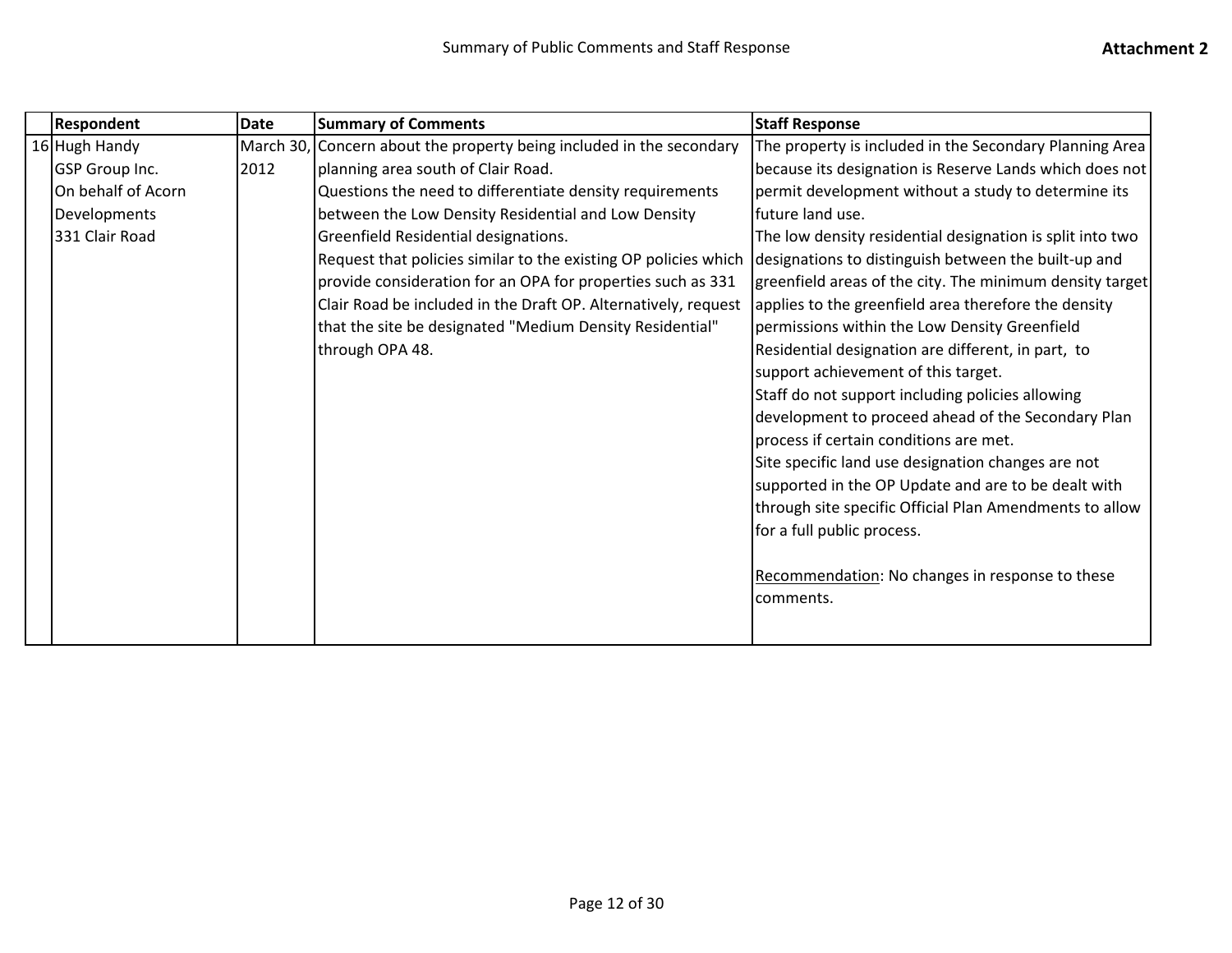| Respondent          | <b>Date</b> | <b>Summary of Comments</b>                                                                                 | <b>Staff Response</b>                                      |
|---------------------|-------------|------------------------------------------------------------------------------------------------------------|------------------------------------------------------------|
| 17 Hugh Handy       |             | March 30, Questioning the definition of "urban village".                                                   | A description of urban village is contained within the     |
| GSP Group Inc.      | 2012        | Asking for confirmation that any "concept plan" for the site                                               | Community Mixed-use Node policies in Chapter 3.            |
| On behalf of 6&7    |             | would reflect the site layout of the approved site plan.                                                   | The policies for concept plans are included in Ch. 3 and   |
| Developments Ltd.   |             | Concern that the proposed wording related to residential                                                   | indicate that the concept plans are for new major          |
| 11 Woodlawn Road W. |             | uses in the Community Mixed-use Centres is prescriptive in                                                 | development proposals and should address linkages          |
|                     |             | requiring residential uses.                                                                                | and transition to surrounding properties (i.e., identified |
|                     |             | Asking for confirmation about the intention of "main street"                                               | through approved site plans or existing development).      |
|                     |             | type development for their site.                                                                           | Wording related to residential permissions has been        |
|                     |             | Question about the intention and purpose of including urban                                                | revised to clarify that it is not a required use.          |
|                     |             | squares and open space as uses within the Community Mixed-Main Street type development would be determined |                                                            |
|                     |             | use Centre designation.                                                                                    | through concept plans for new major development            |
|                     |             | Concern about the meaning of the minimum height of 2                                                       | within the Community Mixed-use Node and therefore is       |
|                     |             | storeys. Suggest that the policy should be revised to state                                                | not required on each individual site within the Node.      |
|                     |             | "appearance of 2 storeys."                                                                                 | Urban Squares are a permitted use within the               |
|                     |             |                                                                                                            | Community Mixed-use Centre designation; in private         |
|                     |             |                                                                                                            | developments they could include restaurant patio           |
|                     |             |                                                                                                            | areas, transit stop areas, open space between buildings,   |
|                     |             |                                                                                                            | etc.                                                       |
|                     |             |                                                                                                            | The policy for minimum heights has been revised, it has    |
|                     |             |                                                                                                            | been removed from the land use designation and             |
|                     |             |                                                                                                            | placed in the Urban Design Policies as an encourage        |
|                     |             |                                                                                                            | policy.                                                    |
|                     |             |                                                                                                            |                                                            |
|                     |             |                                                                                                            | Recommendation: Revisions to policies.                     |
|                     |             |                                                                                                            |                                                            |
|                     |             |                                                                                                            |                                                            |
|                     |             |                                                                                                            |                                                            |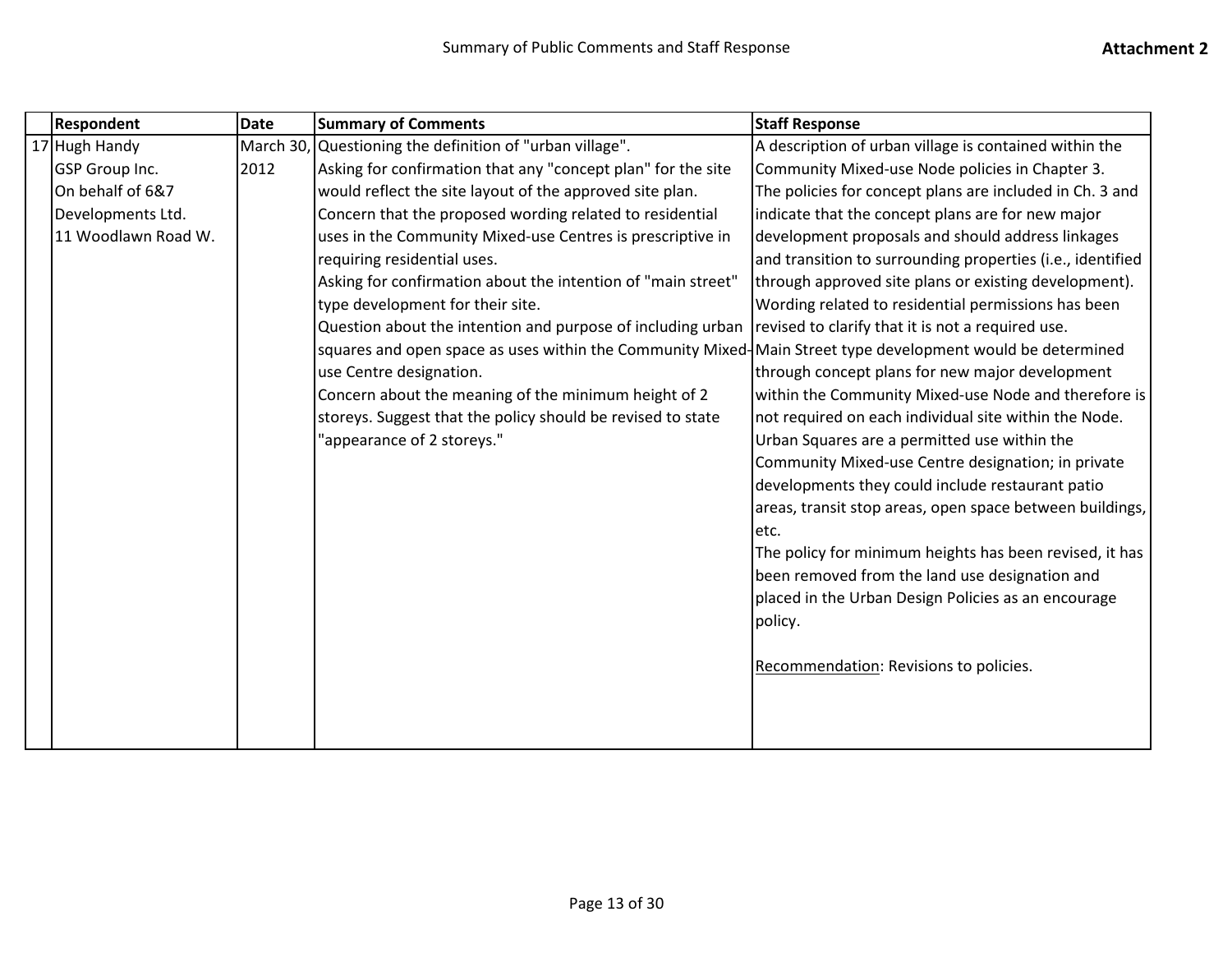| <b>Respondent</b>     | Date | <b>Summary of Comments</b>                                         | <b>Staff Response</b>                                     |
|-----------------------|------|--------------------------------------------------------------------|-----------------------------------------------------------|
| 18 Hugh Handy         |      | March 30, Question the height and density limitations of the "High | Additional height and density is permitted through a      |
| <b>GSP</b> Group Inc. | 2012 | Density Residential" designation. Suggest that additional          | bonusing by-law.                                          |
| 9 Valley Road         |      | height and density (than what is permitted within the High         | Built-form policies for high-rise buildings are encourage |
| 1242 and 1250 Gordon  |      | Density Residential designation) is warranted for the site         | policies; details would be determined through site plan   |
| l Street              |      | given that it is within the Intensification Corridor on Gordon     | approval and based on circumstances of the property       |
|                       |      | Street.                                                            | and proposed development.                                 |
|                       |      | Concern about the built form policies for high rise buildings      | In terms of the land use designation for 9 Valley Road;   |
|                       |      | that suggest limitation of floor plate sizes above 5 floors and    | generally, the High Density Residential designation       |
|                       |      | that parking would be located primarily underground.               | applies to properties with frontage onto Gordon Street    |
|                       |      | Asking for confirmation of the land use designation for 9          | in this area. 9 Valley Road is within the Low Density     |
|                       |      | Valley Road.                                                       | Residential designation.                                  |
|                       |      |                                                                    |                                                           |
|                       |      |                                                                    | Recommendation: No changes in response to this            |
|                       |      |                                                                    | comment.                                                  |
|                       |      |                                                                    |                                                           |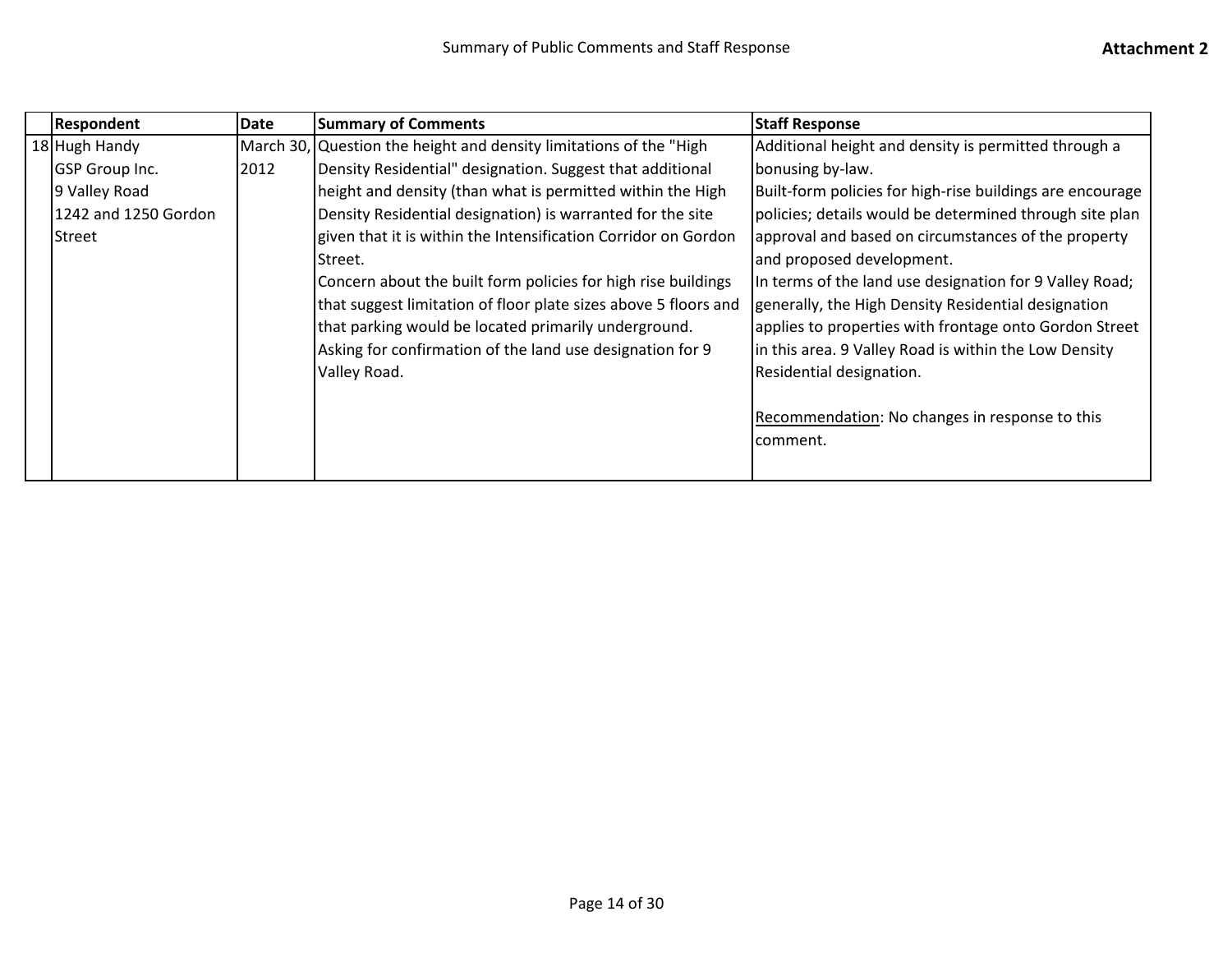| <b>Respondent</b>          | <b>Date</b> | <b>Summary of Comments</b>                                                                                         | <b>Staff Response</b>                                    |
|----------------------------|-------------|--------------------------------------------------------------------------------------------------------------------|----------------------------------------------------------|
| 19 Steven Zakem            | March 28,   | Policies 3.16 and 4: suggest that OPA 48 ought to reflect the                                                      | Staff note that the outcome of the appeals to OPA 42     |
| Aird & Berlis LLP          | 2012        | ultimate disposition of the appeals with respect to OPA 42.                                                        | will be incorporated into the Official Plan.             |
| on behalf of Silvercreek   |             | Suggest that the policies related to the encouragement of                                                          | Staff note that the parking policies are encouragement   |
| <b>Guelph Developments</b> |             | structured and underground parking should be balanced with                                                         | policies not a requirement.                              |
| Limited                    |             | economic considerations.                                                                                           | The policies for Community Mixed-use Centres have        |
|                            |             | Policies for Community Mixed-use Centres should permit                                                             | been revised to be clear that residential is a permitted |
|                            |             | rather than require residential uses.                                                                              | not a required use.                                      |
|                            |             | Request that townhouses be set out as a permitted use in the Townhouses are inconsistent with the policy direction |                                                          |
|                            |             | Community Mixed-use Centre designation.                                                                            | for CMUCs; the primary function is commercial with       |
|                            |             | Concerns with Policy 9.4.2.6 for Community Mixed-use                                                               | permissions for residential in high density forms or     |
|                            |             | Centres; indicates that the proposed main street                                                                   | mixed-use buildings. References to medium density        |
|                            |             | development policies are not attainable or feasible and that                                                       | within the CMUC designation have been deleted.           |
|                            |             | the requirement of these types of features reduces the value                                                       | The policies for main street type development are for    |
|                            |             | of the land.                                                                                                       | the overall Community Mixed-use Node and                 |
|                            |             | Questions why the gross floor area maximum for the                                                                 | appropriate locations are to be identified through       |
|                            |             | Community Mixed-use Centres at Woodlawn/Woolwich and                                                               | concept plans for the Nodes. Staff are supportive of     |
|                            |             | Paisley/Imperial have increased substantially from the                                                             | main street development as part of creating walkable,    |
|                            |             | current Official Plan.                                                                                             | mixed-use areas in a compact form.                       |
|                            |             | Suggests that the maximum net density in policy 9.4.2.19 is                                                        | The gross floor area maximums for the CMUCs have         |
|                            |             | inconsistent with permitting townhouse units in Community                                                          | been modified from the current OP in terms of            |
|                            |             | Mixed-use Centres.                                                                                                 | description only. The current OP refers to "new" retail  |
|                            |             | States that minimizing the amount of surface parking in                                                            | which did not include existing buildings. OPA 48         |
|                            |             | CMUC's may not be realistic or achievable.                                                                         | changes the language to "total" and is consistent with   |
|                            |             | Requests that OPA 48 be revised to reflect their current                                                           | the maximum floor area permissions approved through      |
|                            |             | application for an OP Amendment for their site.                                                                    | the Commercial Policy Review.                            |
|                            |             |                                                                                                                    | (continued on next page)                                 |
|                            |             |                                                                                                                    |                                                          |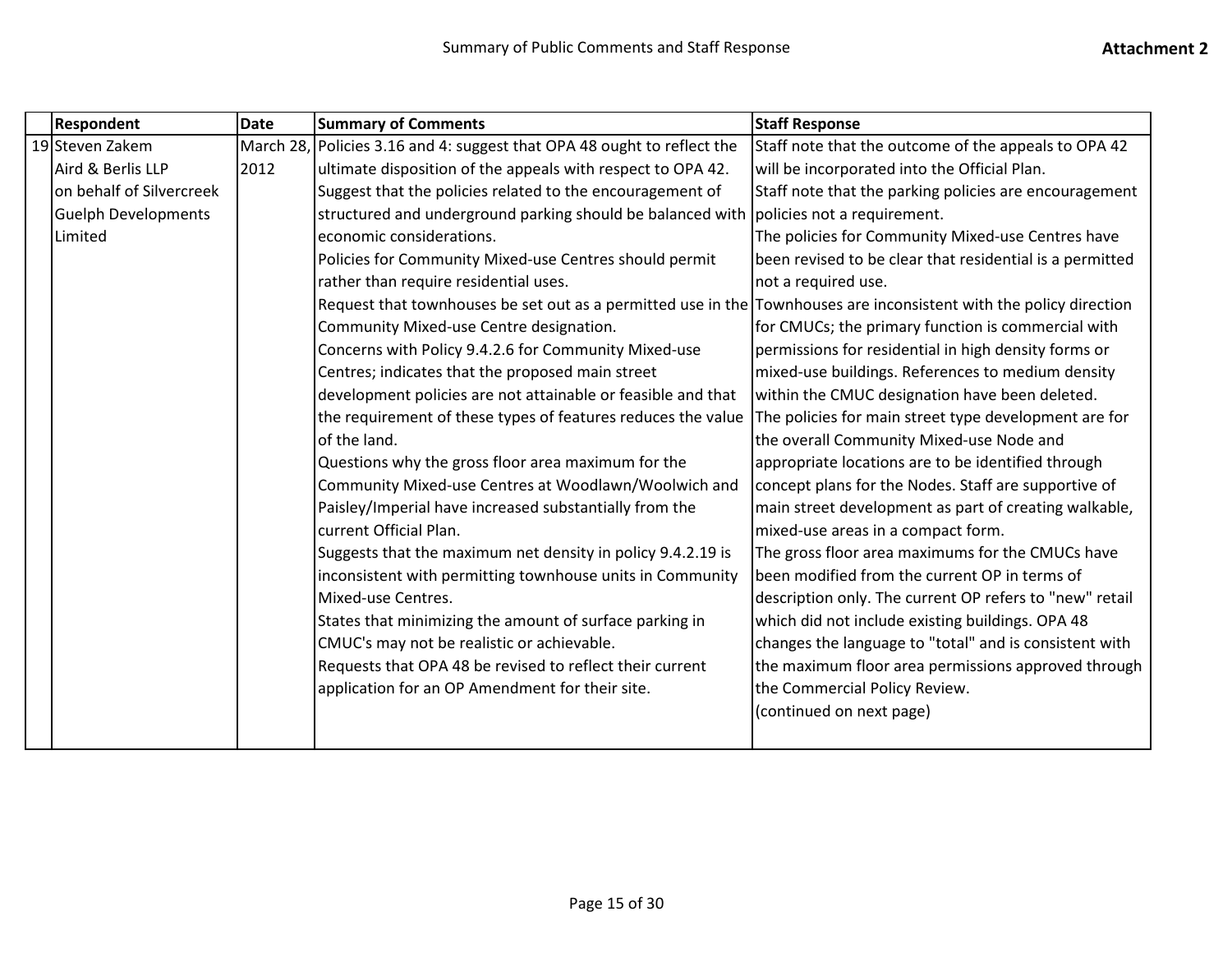| <b>Respondent</b>          | <b>Date</b> | <b>Summary of Comments</b>                                                                                           | <b>Staff Response</b>                                    |
|----------------------------|-------------|----------------------------------------------------------------------------------------------------------------------|----------------------------------------------------------|
| Steven Zakem               |             |                                                                                                                      | New parking policies have been added related to          |
| Aird & Berlis LLP          |             |                                                                                                                      | considering reducing required parking in the Zoning By-  |
| on behalf of Silvercreek   |             |                                                                                                                      | law.                                                     |
| <b>Guelph Developments</b> |             |                                                                                                                      | Site specific amendments are outside of the scope of     |
| Limited (continued)        |             |                                                                                                                      | OPA 48. The application submitted by Silvercreek         |
|                            |             |                                                                                                                      | Guelph Developments will be assessed through the         |
|                            |             |                                                                                                                      | public process under the Planning Act.                   |
|                            |             |                                                                                                                      | Recommendation: Policy revisions for Community           |
|                            |             |                                                                                                                      | Mixed-use Nodes and Community Mixed-use Centres.         |
|                            |             |                                                                                                                      |                                                          |
| 20 Tom Krizsan             |             | March 28, Comment that the Clair-Maltby lands should be a priority for                                               | Staff acknowledge that the secondary plan is a work      |
| <b>Thomasfield Homes</b>   | 2012        | the City to expedite for development. Request that the Clair-                                                        | plan priority and that the specific timing is determined |
| Limited                    |             | Maltby lands be included in Stage 3 on Schedule 6 and that                                                           | through the Capital Budget process.                      |
| 99 Maltby Road             |             | the City make the Secondary Plan for this area a priority.                                                           | Stage 3 and Stage 4 of the Staging of Development        |
|                            |             | Concerned that the Staging of Development policies proposes policies are geographic in nature; the Maltby Road lands |                                                          |
|                            |             | a dramatic change for the Clair-Maltby lands.                                                                        | do not fall within the boundaries of the Stage 3         |
|                            |             | Suggests that there is a shortfall in available greenfield lands                                                     | Secondary Planning area. The Stage 4 policies have       |
|                            |             | to meet the Places to Grow density target and that the                                                               | been modified to indicate the geographic area that       |
|                            |             | "Reserve Lands" are required to meet the target by 2031.                                                             | Stage 4 applies to.                                      |
|                            |             |                                                                                                                      | The Local Growth Management Strategy and the             |
|                            |             |                                                                                                                      | approval of OPA 39 confirmed that there is sufficient    |
|                            |             |                                                                                                                      | land available within the City's boundary to meet the    |
|                            |             |                                                                                                                      | population and employment projections to 2031. Refer     |
|                            |             |                                                                                                                      | to Staff Report for more information about this topic.   |
|                            |             |                                                                                                                      | Recommendation: Revision to policy for Staging of        |
|                            |             |                                                                                                                      | Development.                                             |
|                            |             |                                                                                                                      |                                                          |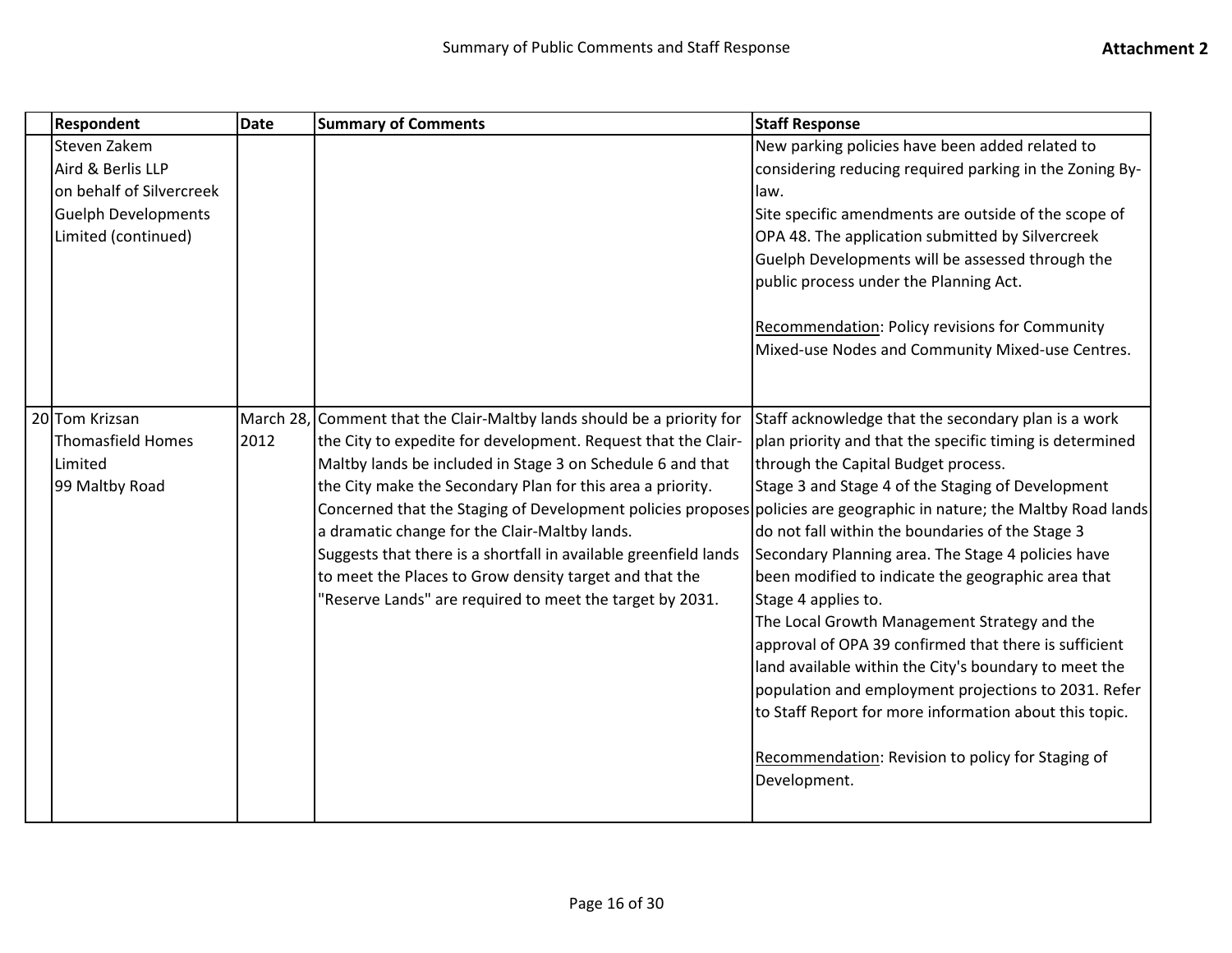| Respondent          | <b>Date</b> | <b>Summary of Comments</b>                                                                                              | <b>Staff Response</b>                                      |
|---------------------|-------------|-------------------------------------------------------------------------------------------------------------------------|------------------------------------------------------------|
| 21 Jonathon Rodger  | March 29,   | Request for wording related to flexibility or recognition that                                                          | There are policies within the Community Mixed-use          |
| Zelinka Priamo Ltd  | 2012        | the policies will be implemented and transitioned over the                                                              | Node section of Chapter 3 that address the long-term       |
| on behalf of Loblaw |             | long term. Request for wording related to existing approved                                                             | nature of the development of the Nodes.                    |
| Properties Limited  |             | developments being deemed to conform to the Official Plan.                                                              | The policies encourage and allow for mixed-use             |
|                     |             | Concern that wording for the Community Mixed-use Centres                                                                | buildings within the CMUCs but do not require them.        |
|                     |             | requires commercial retail uses to be accommodated only                                                                 | Concept plans are for new major development within         |
|                     |             | within mixed-use buildings.                                                                                             | the Nodes and are intended to guide development            |
|                     |             | Concern over the requirement for Concept Plans for Mixed-                                                               | application approvals.                                     |
|                     |             | use Nodes and how they will be implemented.                                                                             | The Main Street concept is generally described in the      |
|                     |             | State the wording for "Main Street" development is unclear                                                              | policies; it will have differences in meaning depending    |
|                     |             | because there is no definition for Main Street.                                                                         | on its location and context.                               |
|                     |             | Request for a definition of "municipal services".                                                                       | A definition of municipal services is not required. Policy |
|                     |             | Suggest that policy 8.2.10 be revised to state "new                                                                     | 6.1.3 describes what it means.                             |
|                     |             | development is encouraged to be designed".                                                                              | Staff do not propose any modifications to Policy 8.2.10    |
|                     |             | Concerned with wording of policy 8.3.6 and its flexibility.                                                             | because the policy provides examples of strategies to      |
|                     |             | Concerned that design policies for drive-throughs and service                                                           | achieve pedestrian-oriented streetscapes.                  |
|                     |             | stations are not flexible.                                                                                              | Policy 8.3.6 has been modified and is focused on           |
|                     |             | Expressed concerns with the Community Mixed-use Centre                                                                  | maintaining public vistas which is a defined term.         |
|                     |             | policies and flexibility afforded by the policies.                                                                      | The design policies for drive-throughs and service         |
|                     |             | Expressed concern with policy for a minimum height of 2                                                                 | stations are intended to provide guidance to the review    |
|                     |             | storeys for buildings fronting onto arterial and collector roads of development applications and to zoning regulations. |                                                            |
|                     |             | in commercial designations.                                                                                             | (continued on the next page)                               |
|                     |             | Asked a number of questions about how the policies may be                                                               |                                                            |
|                     |             | implemented for various sites.                                                                                          |                                                            |
|                     |             |                                                                                                                         |                                                            |
|                     |             |                                                                                                                         |                                                            |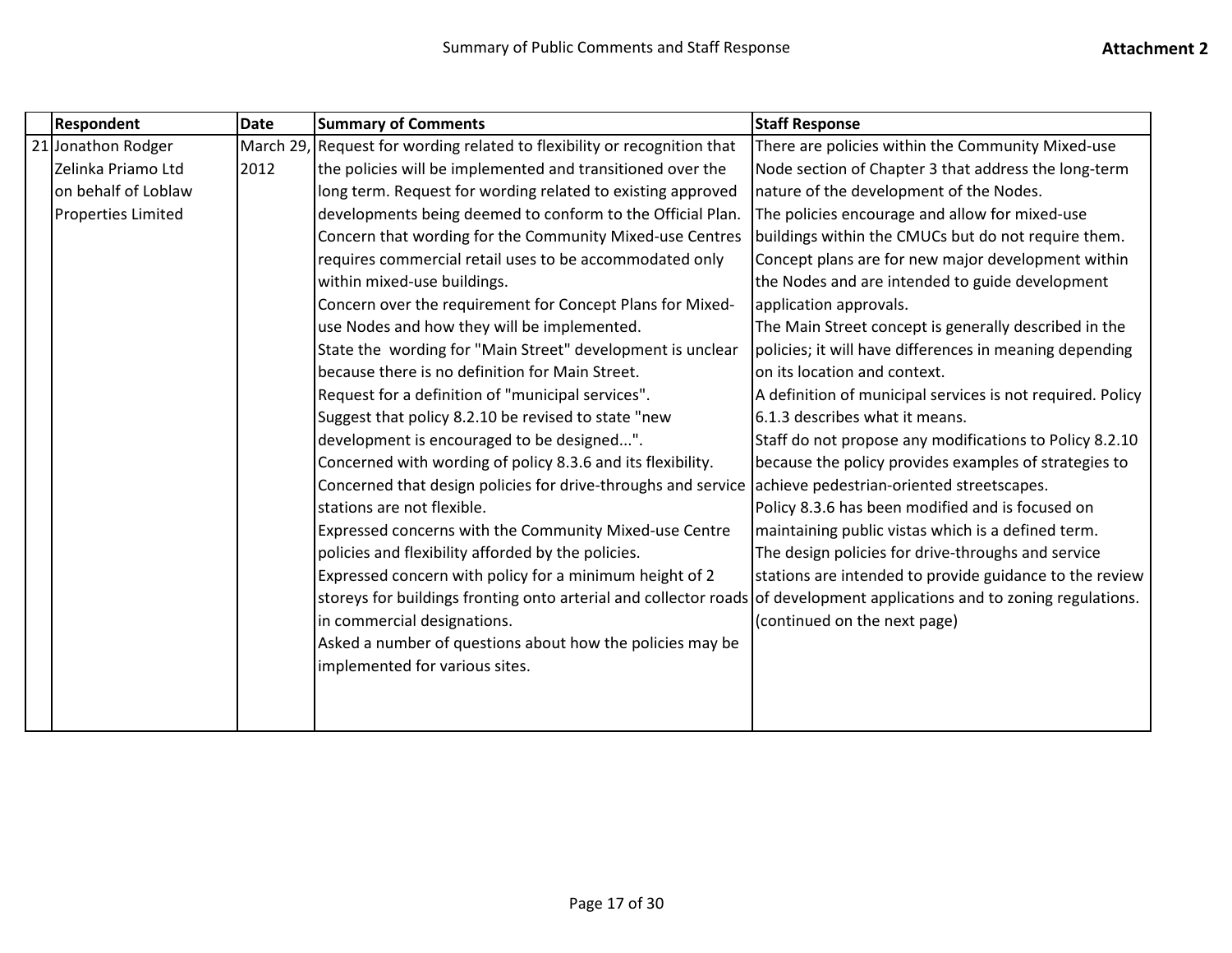| <b>Respondent</b>         | Date | <b>Summary of Comments</b> | <b>Staff Response</b>                                     |
|---------------------------|------|----------------------------|-----------------------------------------------------------|
| Jonathon Rodger           |      |                            | Generally, the Community Mixed-use Centre policies        |
| Zelinka Priamo Ltd        |      |                            | provide permissions, the policies related to height,      |
| on behalf of Loblaw       |      |                            | building placements and parking have been modified to     |
| <b>Properties Limited</b> |      |                            | address the concern about flexibility.                    |
| (continued)               |      |                            | Many of the concerns are related to implementation of     |
|                           |      |                            | the policies through site plan applications. Staff cannot |
|                           |      |                            | address potential development scenarios given that a      |
|                           |      |                            | number of the policies in question are encouragement      |
|                           |      |                            | rather than prescriptive and each application will have   |
|                           |      |                            | unique characteristics that affect how the policies       |
|                           |      |                            | would be applied.                                         |
|                           |      |                            |                                                           |
|                           |      |                            | Recommendation: Policy revisions to address               |
|                           |      |                            | comments.                                                 |
|                           |      |                            |                                                           |
|                           |      |                            |                                                           |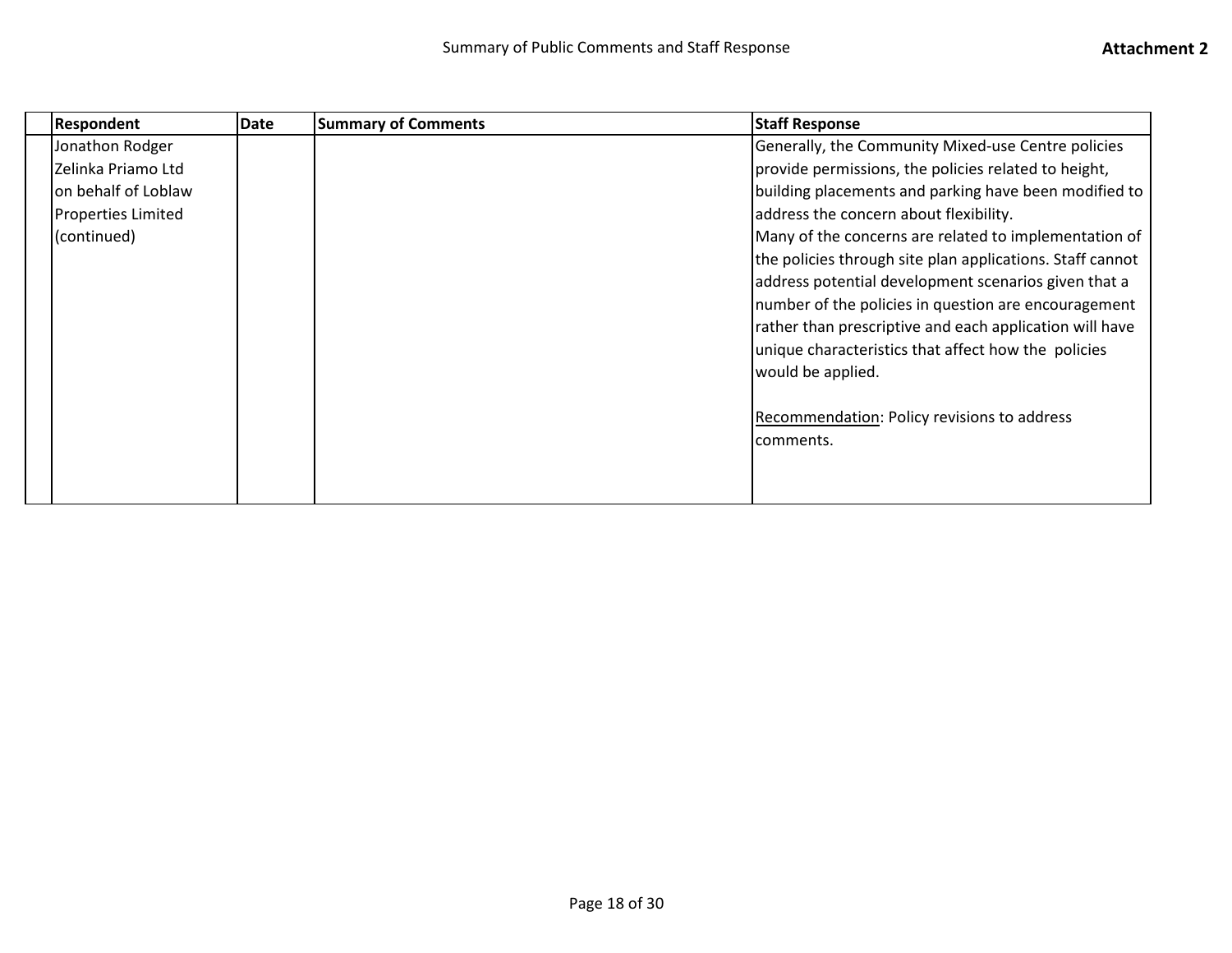| <b>Respondent</b>   | <b>Date</b> | <b>Summary of Comments</b>                                                                                        | <b>Staff Response</b>                                     |
|---------------------|-------------|-------------------------------------------------------------------------------------------------------------------|-----------------------------------------------------------|
| 22 Larry Kotseff    | March 30,   | Expressed concerns with:                                                                                          | The accommodation of population and employment            |
| <b>Fusion Homes</b> | 2012        | ability of urban boundary to accommodate population and                                                           | projections within the Urban Boundary was determined      |
|                     |             | employment targets                                                                                                | through the approval of OPA 39.                           |
|                     |             | affordable housing target directed to new developments                                                            | Affordable housing policies are directed at new           |
|                     |             | urban design policies that limit ability to brand new                                                             | development because the City has no control over the      |
|                     |             | communities                                                                                                       | existing housing stock.                                   |
|                     |             | approval of secondary plans could raise conformity issues                                                         | The urban design policies are not intended to limit the   |
|                     |             | with the Official Plan                                                                                            | ability to brand new communities, rather they provide     |
|                     |             | density provisions limiting the consideration of                                                                  | examples of preferred methods for establishing            |
|                     |             | development in secondary plan areas                                                                               | gateways to new communities.                              |
|                     |             | proposed Chapter 4 policies seem overly onerous to an                                                             | Staff generally try to ensure that there are no           |
|                     |             | applicant when provincial and conservation authority                                                              | fundamental conflicts between city-wide policies and      |
|                     |             | regulations prevail                                                                                               | secondary plan policies, however in case of policy        |
|                     |             | underground parking policies for high rise buildings need to                                                      | differences, the area specific policies prevail. For      |
|                     |             | be practical in terms of cost                                                                                     | example, density provisions in a Secondary Plan prevail   |
|                     |             | policies that discourage private roads considering they are                                                       | over density provisions in the Official Plan.             |
|                     |             | needed for condominium developments                                                                               | Chapter 4 policies are for the most part under appeal     |
|                     |             | parkland dedication requirements should include open                                                              | through OPA 42. The policies related to flood plains and  |
|                     |             | space area, linkage and urban squares                                                                             | hazard lands are required in the Official Plan to address |
|                     |             | lands at the southeast corner of Stone Rd E and Victoria Rd                                                       | land use permissions in this regard and to be consistent  |
|                     |             | S should be designated as "Mixed Use".                                                                            | with the PPS and provincial regulations and guidelines    |
|                     |             | Suggest that prescriptive policies should be left to zoning and lincluding conservation authority regulations and |                                                           |
|                     |             | site plan stages.                                                                                                 | guidelines. (continued on next page)                      |
|                     |             |                                                                                                                   |                                                           |
|                     |             |                                                                                                                   |                                                           |
|                     |             |                                                                                                                   |                                                           |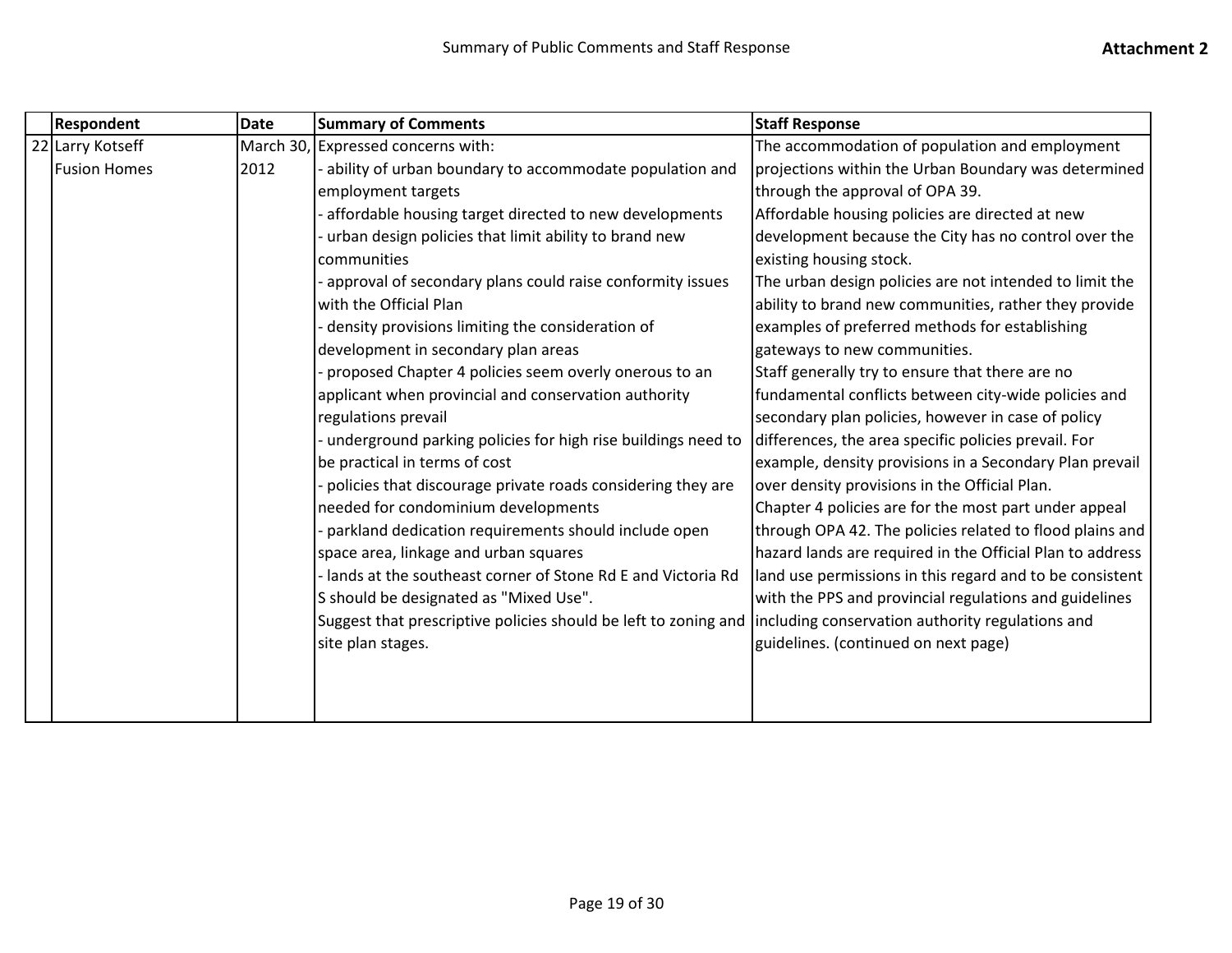| <b>Respondent</b>   | <b>Date</b> | <b>Summary of Comments</b> | <b>Staff Response</b>                                     |
|---------------------|-------------|----------------------------|-----------------------------------------------------------|
| Larry Kotseff       |             |                            | Underground parking policies in the Official Plan are     |
| <b>Fusion Homes</b> |             |                            | supported to reduce dependency on surface parking.        |
| (continued)         |             |                            | Policies are not intended to discourage private roads for |
|                     |             |                            | cluster townhouse developments.                           |
|                     |             |                            | Parkland dedication requirements address the features     |
|                     |             |                            | in question but the determination of what would be        |
|                     |             |                            | agreed upon as parkland dedication is determined          |
|                     |             |                            | through development applications.                         |
|                     |             |                            | Requests for site-specific land use designation changes   |
|                     |             |                            | are beyond the scope of the Official Plan Update. The     |
|                     |             |                            | subject lands are included within a secondary plan area   |
|                     |             |                            | which will determine their appropriate future land use.   |
|                     |             |                            | A number of prescriptive policies have been modified      |
|                     |             |                            | however, staff continue to support the retention of       |
|                     |             |                            | some prescriptive policies that support achievement of    |
|                     |             |                            | the objectives of the Official Plan and provide direction |
|                     |             |                            | to zoning and site plan approvals.                        |
|                     |             |                            | Recommendation: No changes in response to these           |
|                     |             |                            | comments.                                                 |
|                     |             |                            |                                                           |
|                     |             |                            |                                                           |
|                     |             |                            |                                                           |
|                     |             |                            |                                                           |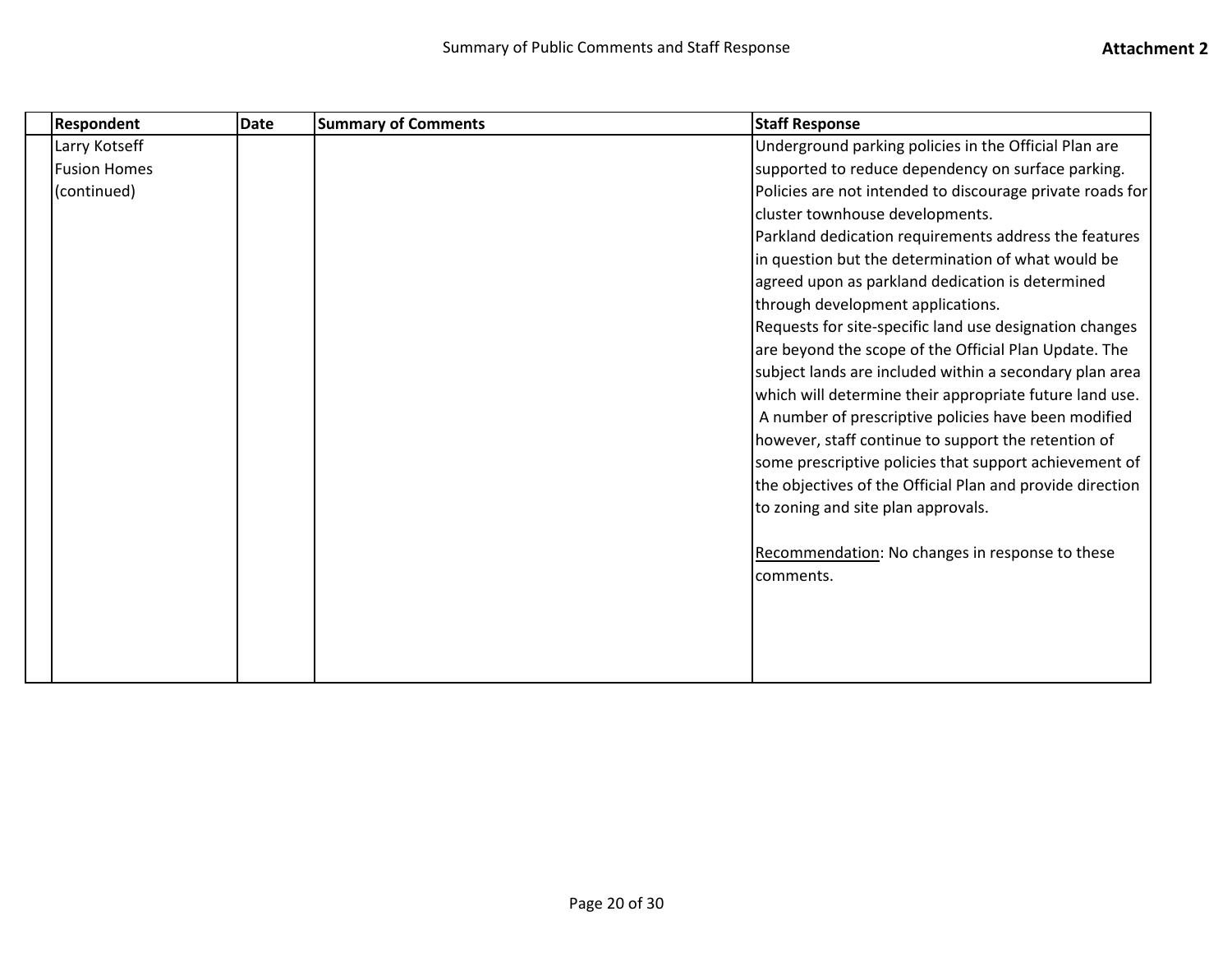| <b>Respondent</b>            | <b>Date</b> | <b>Summary of Comments</b>                                      | <b>Staff Response</b>                                     |
|------------------------------|-------------|-----------------------------------------------------------------|-----------------------------------------------------------|
| 23 Glenn Anderson            |             | March 30, Suggest removal of the policy (4.7.4.1) related to    | Policy related to the Building Code and energy            |
| <b>Guelph &amp; District</b> | 2012        | achievement of an improvement of 1.5% over the Building         | efficiency is included as support to the achievement of   |
| Homebuilders                 |             | Code energy efficiency requirements because it cannot be        | the Community Energy Plan.                                |
| Association                  |             | regulated or implemented by the Building Department.            | Private roads which allow unrestricted access (i.e., no   |
|                              |             | Questions how a private road would be designed for public       | physical barriers) would be considered to allow public    |
|                              |             | access (policy 5.6.3).                                          | access.                                                   |
|                              |             | Suggests amendment to policy 6.6.3 which states that gravity    | Staff are supportive of the policy related to gravity fed |
|                              |             | fed sanitary sewers are required. Suggests that the words       | sanitary sewers and do not propose any changes.           |
|                              |             | 'where possible" be added.                                      | The breakdown of the affordable housing target into       |
|                              |             | Suggests removal of the affordable housing target for 3%        | rental and owner is intended to reflect the need for      |
|                              |             | rental units because the City cannot control or regulate the    | these types of housing. It is acknowledged that the City  |
|                              |             | tenure of housing.                                              | cannot regulate tenure. The policy will be used to        |
|                              |             | Asks for revision to the Official Plan to make the Clair-Maltby | encourage the development of rental units.                |
|                              |             | Secondary Plan a high priority for the City.                    | The Secondary Plan for Clair-Maltby is an upcoming        |
|                              |             |                                                                 | work plan priority and the specific timing is determined  |
|                              |             |                                                                 | by the Capital Budget process.                            |
|                              |             |                                                                 |                                                           |
|                              |             |                                                                 | Recommendation: No changes in response to these           |
|                              |             |                                                                 | comments.                                                 |
|                              |             |                                                                 |                                                           |
|                              |             |                                                                 |                                                           |
|                              |             |                                                                 |                                                           |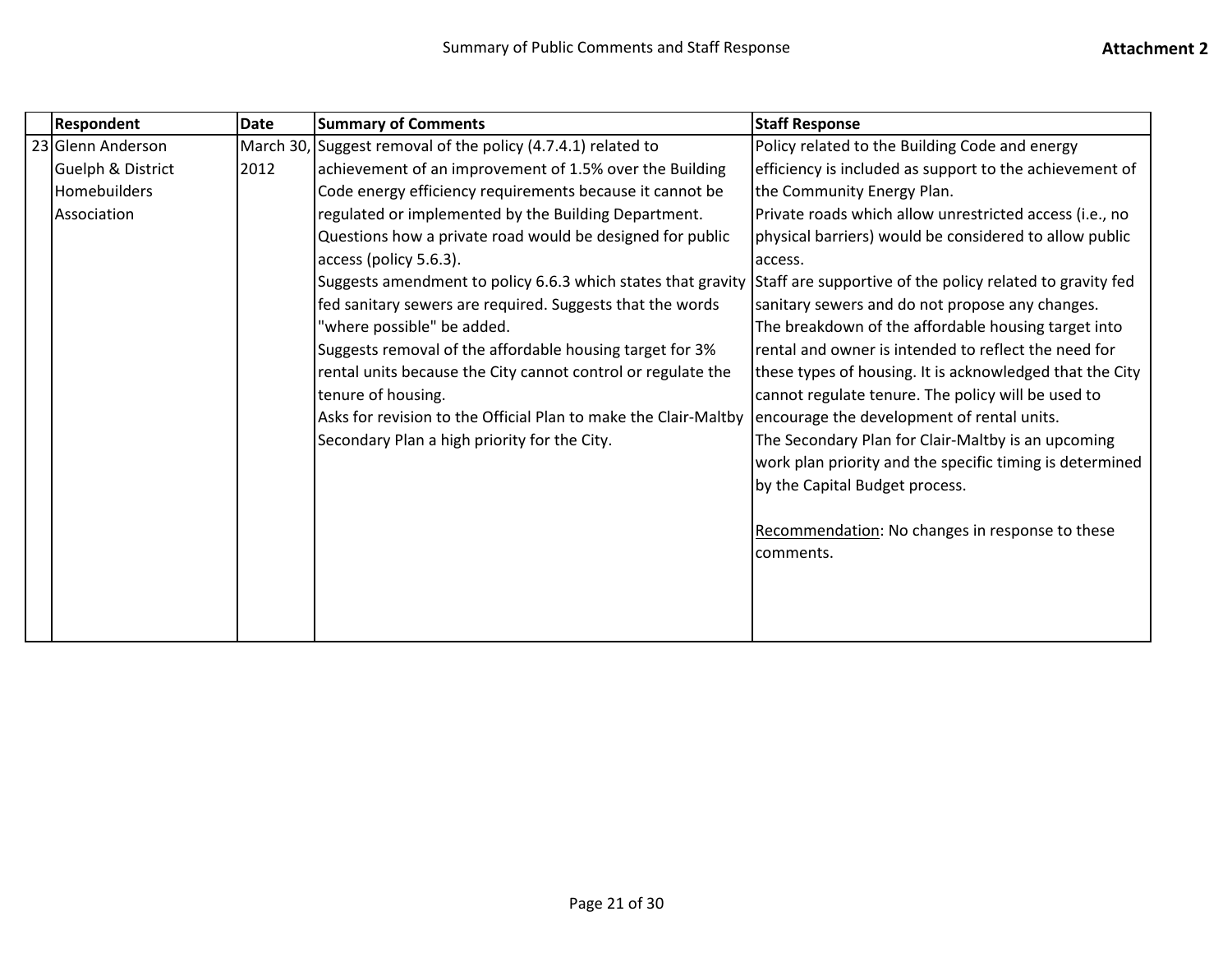| <b>Respondent</b>              | <b>Date</b> | <b>Summary of Comments</b>                                                                                           | <b>Staff Response</b>                                      |
|--------------------------------|-------------|----------------------------------------------------------------------------------------------------------------------|------------------------------------------------------------|
| 24 Alfred Artinger             |             | March 30, Expressed concerns with population projections.                                                            | Population projections and associated policies were        |
| <b>Guelph and Wellington</b>   | 2012        | Requested that the secondary plan for the Clair-Maltby area                                                          | approved through OPA 39.                                   |
| <b>Development Association</b> |             | be made a priority.                                                                                                  | The Secondary Plan for Clair-Maltby is an upcoming         |
|                                |             | Stated that the affordable housing target should be removed work plan priority and the specific timing is determined |                                                            |
|                                |             | from Official Plan until the Housing Strategy is complete.                                                           | by the Capital Budget process.                             |
|                                |             | Urban design policies should be re-evaluated based on timing The inclusion of an affordable housing target is a      |                                                            |
|                                |             | of implementation.                                                                                                   | requirement of the Province for the Official Plan update   |
|                                |             | Asked for revisions to mixed-use policies to support transit                                                         | and the specific target is based on the City's 2009        |
|                                |             | and walkability.                                                                                                     | Affordable Housing Discussion Paper.                       |
|                                |             | Suggested inclusion of a definition of "steep slope" and                                                             | Timing of consideration of urban design in the             |
|                                |             | questions what makes a slope significant.                                                                            | application process is based on the need for sufficient    |
|                                |             | Asking for clarification as to why land uses would be                                                                | information to assess the merits of an application.        |
|                                |             | restricted on or adjacent to land fill constraint areas.                                                             | The intent of the mixed-use policies is to support transit |
|                                |             | Concerned with policies that direct the City to establish                                                            | and walkability.                                           |
|                                |             | policies.                                                                                                            | Steep slope would be determined through individual         |
|                                |             | Questions about heritage trees.                                                                                      | development applications.                                  |
|                                |             | Requested new OP policy about traffic signals and speed                                                              | Land uses are restricted on or adjacent to land fills due  |
|                                |             | limits.                                                                                                              | to contamination risks.                                    |
|                                |             | Question about the addition of policies for vibration studies.                                                       | Heritage tree policies are in accordance with the          |
|                                |             |                                                                                                                      | Ontario Heritage Act.                                      |
|                                |             |                                                                                                                      | The OP does not contain policies related to operational    |
|                                |             |                                                                                                                      | functions such as traffic lights and speed limits.         |
|                                |             |                                                                                                                      | (continued on next page)                                   |
|                                |             |                                                                                                                      |                                                            |
|                                |             |                                                                                                                      |                                                            |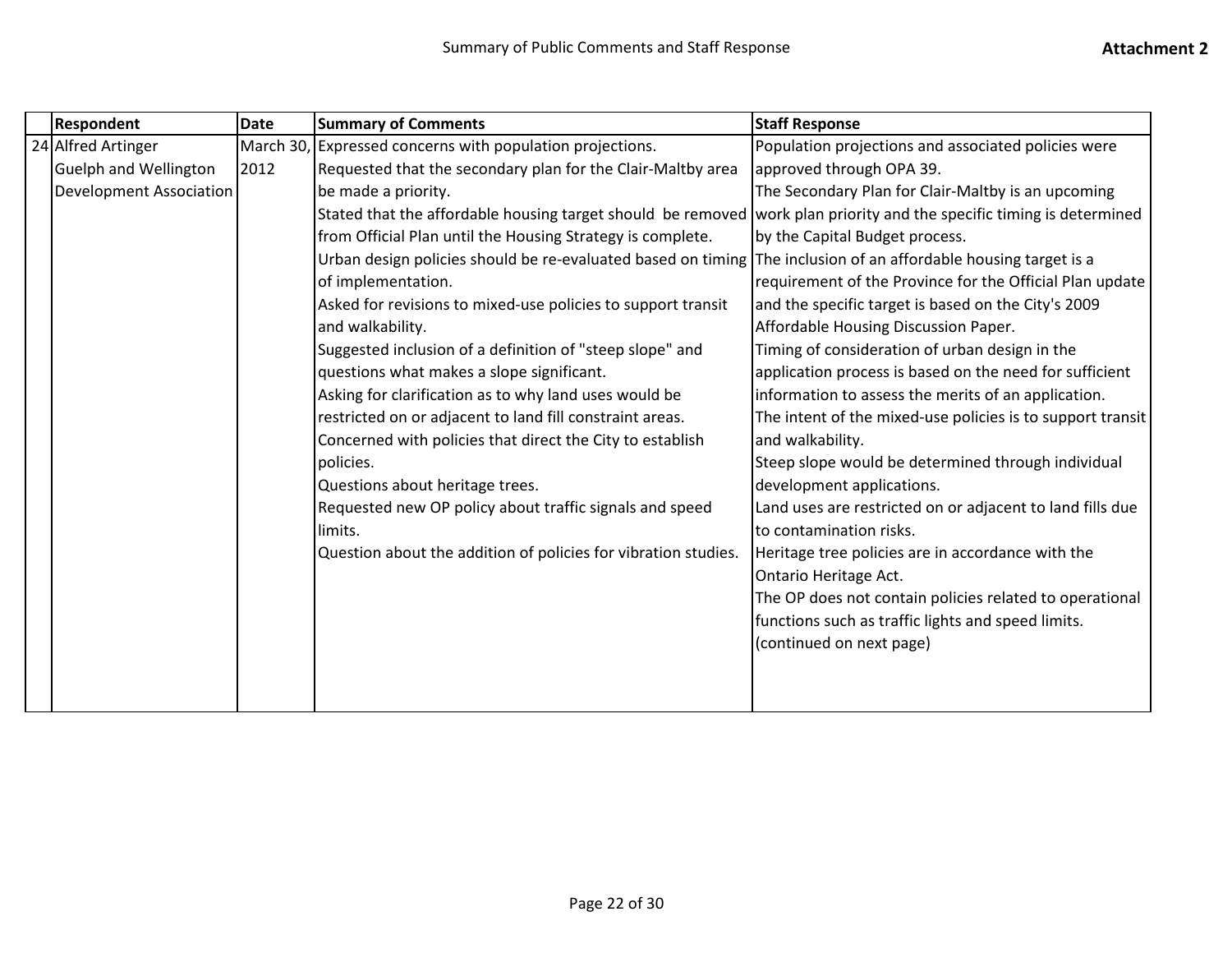| Respondent                     | Date | <b>Summary of Comments</b>                                    | <b>Staff Response</b>                                     |
|--------------------------------|------|---------------------------------------------------------------|-----------------------------------------------------------|
| <b>Alfred Artinger</b>         |      | Requested that linkages between parks be included in the      | Vibration policies are not new to the Official Plan; they |
| <b>Guelph and Wellington</b>   |      | parkland dedication requirements.                             | have been modified slightly from the current OP.          |
| <b>Development Association</b> |      | Expressed concern that development projects are held up at    | Determination of what lands would be taken as part of     |
| (continued)                    |      | the zoning stage by urban design details that should be dealt | parkland dedication would be determined through a         |
|                                |      | with at site plan.                                            | development application.                                  |
|                                |      | Requested that urban squares be included in parkland          | Requirements for information about urban design at        |
|                                |      | dedication.                                                   | the zoning stage is related to City operational           |
|                                |      | Requested recognition of noise wall requirements in policy    | procedures and Council direction.                         |
|                                |      | 8.4.8.                                                        | Urban squares could be considered as part of parkland     |
|                                |      | Concerned that policy restricting gated communities would     | dedication depending on ownership and context.            |
|                                |      | also restrict condominium developments.                       | Policy 8.4.8 has been revised to remove references to     |
|                                |      | Suggested that "live/work and residential" uses not be        | walls in response to these comments.                      |
|                                |      | included as permitted uses in the Commercial and Mixed-use    | A range of uses is permitted in the Commercial and        |
|                                |      | designations.                                                 | Mixed-use designations including live/work and            |
|                                |      | Concerned about site-specific zoning being too restrictive.   | residential. Staff continue to support the mixed-use      |
|                                |      | Expressed that the policies for "main street" type            | nature of these designations and residential uses are     |
|                                |      | development should be removed from the Official Plan          | not required or mandatory.                                |
|                                |      | because they cannot be implemented and are therefore not      | Site specific zoning is related to individual development |
|                                |      | good public policy.                                           | applications. Need for regulations is determined          |
|                                |      |                                                               | through a development application.                        |
|                                |      |                                                               |                                                           |
|                                |      | Requested removal of policy requiring minimum height of 2     | Staff are supportive of Main Street type development in   |
|                                |      | storeys of usable space.                                      | terms of providing pedestrian-oriented, mixed-use,        |
|                                |      | Concerned about density requirements for residential within   | walkable communities. These policies may be               |
|                                |      | Community Mixed-use Centres and medium density as a           | implemented through site specific development             |
|                                |      | permitted use.                                                | approvals as guided by Concept Plans.                     |
|                                |      | Concerned about policies that encourage underground and       | Alternative forms of parking are encouraged to reduce     |
|                                |      | structured parking because this type of parking is expensive. | the amount of land being consumed by surface parking.     |
|                                |      |                                                               | (Continued on next page)                                  |
|                                |      |                                                               |                                                           |
|                                |      |                                                               |                                                           |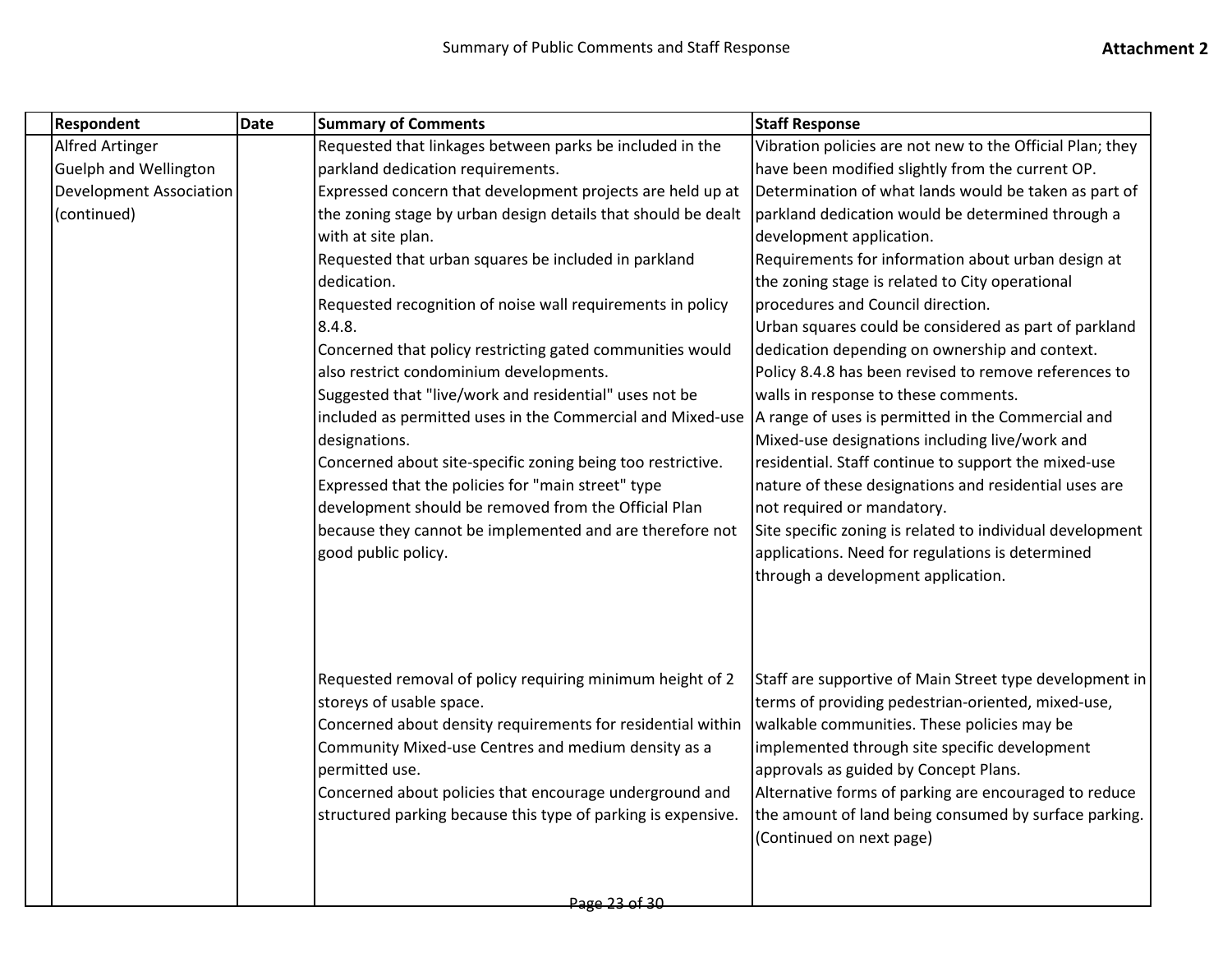|  | <b>Respondent</b>              | <b>Date</b> | <b>Summary of Comments</b>                                                                                             | <b>Staff Response</b>                                      |
|--|--------------------------------|-------------|------------------------------------------------------------------------------------------------------------------------|------------------------------------------------------------|
|  | <b>Alfred Artinger</b>         |             | Suggested that warehousing should be directed to the                                                                   | Warehousing is a permitted use in the Industrial           |
|  | <b>Guelph and Wellington</b>   |             | greenfield area.                                                                                                       | designation within the greenfield area.                    |
|  | <b>Development Association</b> |             | Suggested that the proposed density target for industrial                                                              | Refer to the staff report for the staff response to the    |
|  | (continued)                    |             | lands is not achievable and should be deleted.                                                                         | greenfield density target concerns.                        |
|  |                                |             | Requested change in designation for lands south of Clair Road A change in land use designation from Reserve Lands to   |                                                            |
|  |                                |             | from "Reserve Lands" to "Special Study Area".                                                                          | Special Study Area would not alter the timing or           |
|  |                                |             |                                                                                                                        | requirement for a Secondary Plan.                          |
|  |                                |             |                                                                                                                        |                                                            |
|  |                                |             |                                                                                                                        | Recommendation: Policy revisions to address                |
|  |                                |             |                                                                                                                        | comments as appropriate.                                   |
|  |                                |             |                                                                                                                        |                                                            |
|  | 25 Nikolas Papapetrou          | April 2,    | Provided suggestions for modifications to wording for Section Appreciate the comments. Staff note that the policies in |                                                            |
|  | Kilmer Brownfield              | 2012        | 4.4.4 Potentially Contaminated Properties.                                                                             | the Official Plan often refer to Provincial regulations in |
|  | <b>Management Limited</b>      |             | Asks for clarification on Policy 4.4.4.7 as to the circumstances general terms rather than to specific regulations.    |                                                            |
|  |                                |             | that would lead to City staff determining that a peer review                                                           | Staff note that the need for a peer review would be        |
|  |                                |             | of an Environmental Site Assessment would be required.                                                                 | dependent upon the issues and staff expertise related      |
|  |                                |             |                                                                                                                        | to those issues.                                           |
|  |                                |             |                                                                                                                        |                                                            |
|  |                                |             |                                                                                                                        | Recommendation: No changes in response to these            |
|  |                                |             |                                                                                                                        | comments.                                                  |
|  |                                |             |                                                                                                                        |                                                            |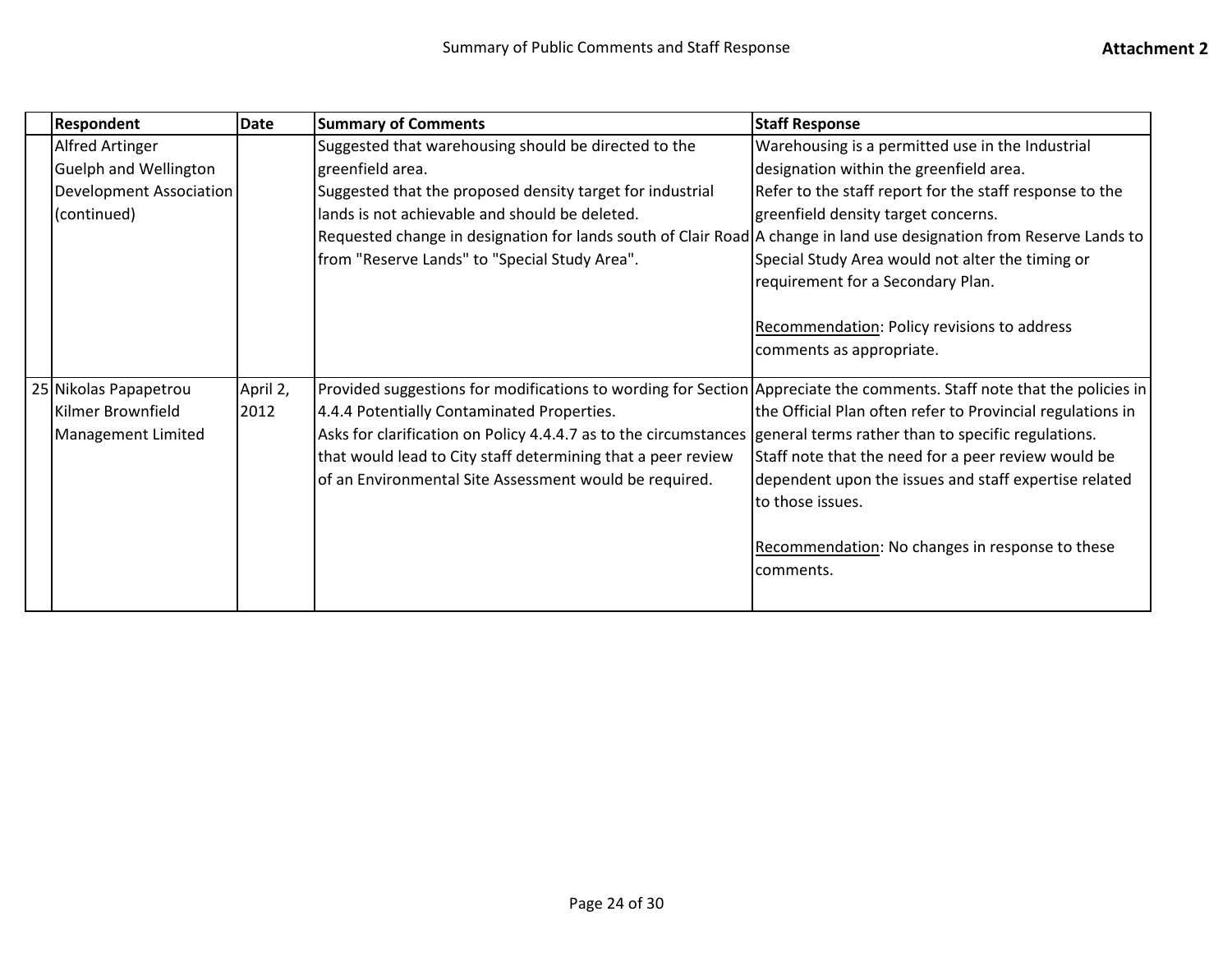| Respondent                   | <b>Date</b> | <b>Summary of Comments</b>                                                                                       | <b>Staff Response</b>                                     |
|------------------------------|-------------|------------------------------------------------------------------------------------------------------------------|-----------------------------------------------------------|
| 26 Keith MacKinnon           | April 2,    | Concerned that their site is proposed to have three                                                              | A site specific application including an Official Plan    |
| <b>KLM Planning Partners</b> | 2012        | designations.                                                                                                    | Amendment has been submitted for the subject              |
| lnc.                         |             | Concerned that the maximum retail floor space permitted for property. The ultimate land use designation for this |                                                           |
| on behalf of Guelph          |             | the Watson/Starwood Node cannot be achieved and are in                                                           | property will be determined based on Council's decision   |
| Watson 5-3 Inc.              |             | conflict with the "High Density Residential" designation                                                         | on that application. Staff continue to support a range of |
|                              |             | proposed for the area.                                                                                           | uses for the property including a mix of commercial and   |
|                              |             | State that "High Density Residential" is not appropriate for                                                     | residential.                                              |
|                              |             | this site.                                                                                                       | The gross floor area permissions for commercial uses      |
|                              |             | Request that their lands be designated "Community Mixed-                                                         | within the Community Mixed-use Centre designation         |
|                              |             | use Centre" and that the residential density for that                                                            | were determined through OPA 29 and were based on          |
|                              |             | designation be changed to a range of 50 units/ha to 150                                                          | projected need to the year 2021.                          |
|                              |             | units/ha.                                                                                                        | Staff do not support the proposed density range for       |
|                              |             | Request that height limitations be removed from the Official                                                     | residential uses because the primary use within this      |
|                              |             | Plan.                                                                                                            | designation is commercial. References to medium           |
|                              |             |                                                                                                                  | density within the CMUCs has been deleted from the        |
|                              |             |                                                                                                                  | Plan. Staff continue to support height limitations for a  |
|                              |             |                                                                                                                  | variety of uses within the Official Plan. The minimum     |
|                              |             |                                                                                                                  | height requirement for commercial properties has been     |
|                              |             |                                                                                                                  | revised and is now an urban design policy.                |
|                              |             |                                                                                                                  |                                                           |
|                              |             |                                                                                                                  | Recommendation: Modifications to the land use             |
|                              |             |                                                                                                                  | designation for this property to be determined through    |
|                              |             |                                                                                                                  | current development application for this property.        |
|                              |             |                                                                                                                  |                                                           |
|                              |             |                                                                                                                  |                                                           |
|                              |             |                                                                                                                  |                                                           |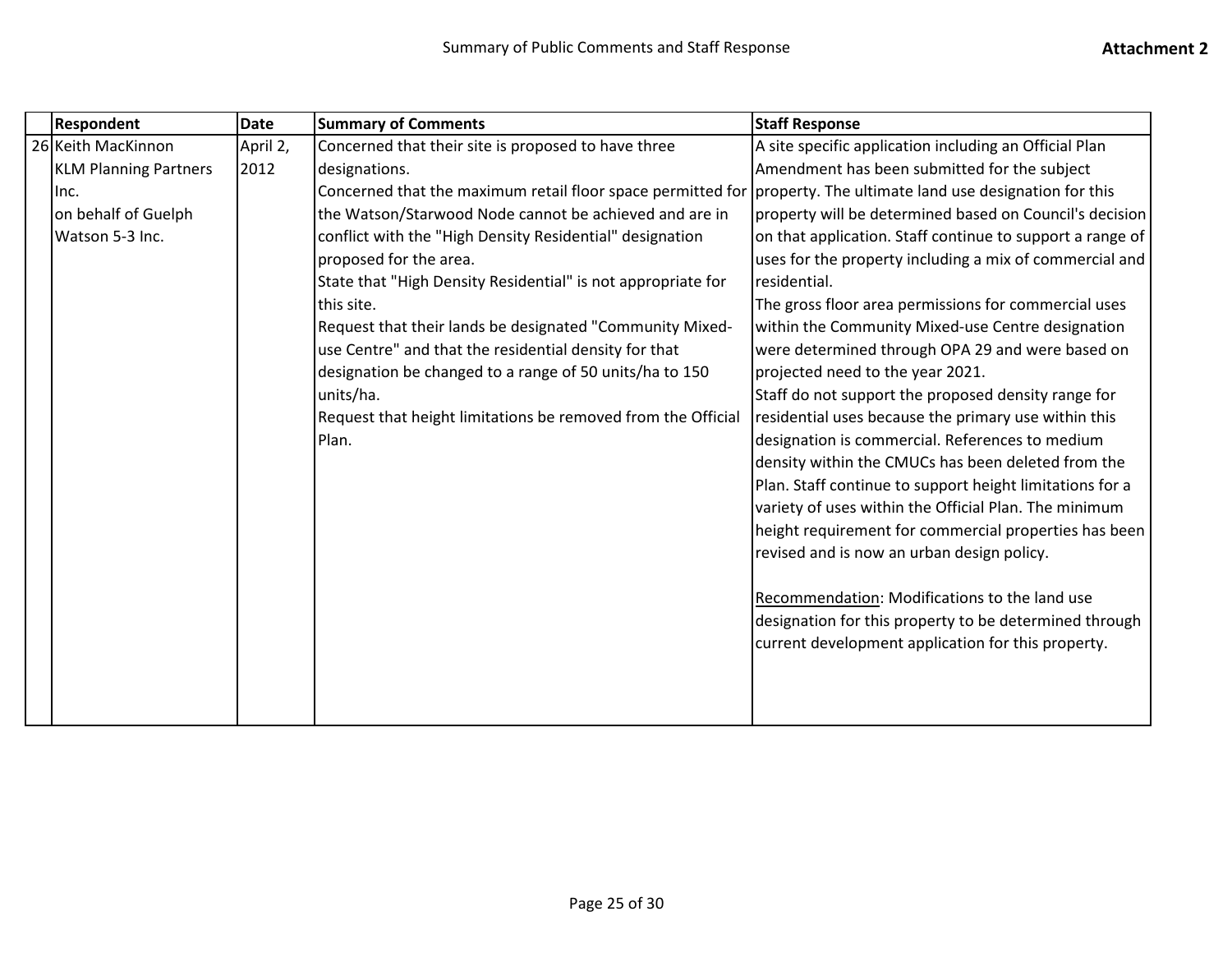| <b>Respondent</b>         | <b>Date</b> | <b>Summary of Comments</b>                                      | <b>Staff Response</b>                                    |
|---------------------------|-------------|-----------------------------------------------------------------|----------------------------------------------------------|
| 27 Wendy Nott             | April 2,    | Suggest additional policies in Chapter 3 for the Mixed Use      | Staff agree that there is a lack of clarity between the  |
| Walker, Nott, Dragicevic  | 2012        | Nodes to clarify the policy intent of the nodes relative to the | Community Mixed-use Nodes and Community Mixed-           |
| <b>Associates Limited</b> |             | "Community Mixed-use Centre" designation. Suggest that          | use Centres. The policies have been modified to address  |
| on behalf of Armel        |             | there should be some flexibility to recognize the degree of     | this concern.                                            |
| Corporation               |             | build-out of the Mixed-use Nodes. Suggest that references to    | Urban squares are a permitted use in the CMUCs           |
|                           |             | urban squares be moved to the Mixed-use Node.                   | therefore, they are referenced in both the Nodes and     |
|                           |             | Suggest modifications to policies for the CMUC that are         | the Centres.                                             |
|                           |             | prescriptively regulatory to delete or modify them (e.g.        | Policies for the Community Mixed-use Centres related     |
|                           |             | height, parking, store front widths, building massing).         | to minimum height and parking have been modified         |
|                           |             |                                                                 | and moved to Chapter 8 Urban Design.                     |
|                           |             | Comments related to schedules include:                          |                                                          |
|                           |             | - Schedule 8: existing trail linkage should be shown from       | Schedule 8 does not display the trail in question        |
|                           |             | Silvercreek to Greengate                                        | because the trail has not been built.                    |
|                           |             | - Schedule 2: Natural Heritage System at westerly edge of       | Schedule 2 includes the Natural Heritage System for      |
|                           |             | city south of Paisley Road should be clarified                  | context only; the Natural Heritage System policies are   |
|                           |             | - alignment and closure of Whitelaw Road: suggest removal       | currently under appeal to the Ontario Municipal Board.   |
|                           |             | from schedules because no formal approval has occurred.         | The potential alignment of Whitelaw Road has been        |
|                           |             |                                                                 | removed from the Schedules because the need for a        |
|                           |             |                                                                 | realignment has not been finalized.                      |
|                           |             |                                                                 | Recommendation: Policy revisions to Chapter 3, 8 and 9   |
|                           |             |                                                                 | in response to these comments. Schedules modified to     |
|                           |             |                                                                 | remove realignment of Whitelaw Road.                     |
|                           |             |                                                                 |                                                          |
|                           |             |                                                                 |                                                          |
| 28 Shelley Kaufman        | April 2,    | Request change in designation for their entire property from    | This request is outside of the scope of Phase 3 of the   |
| Turkstra Mazza            | 2012        | "Significant Natural Area" and "Natural Area" to "Industrial".  | Official Plan update. The designation in question is the |
| on behalf of Garibaldi    |             |                                                                 | subject of an Ontario Municipal Board hearing (OMB       |
| <b>Holdings Limited</b>   |             |                                                                 | 42).                                                     |
|                           |             |                                                                 |                                                          |
|                           |             |                                                                 | Recommendation: No changes in response to this           |
|                           |             |                                                                 | comment.                                                 |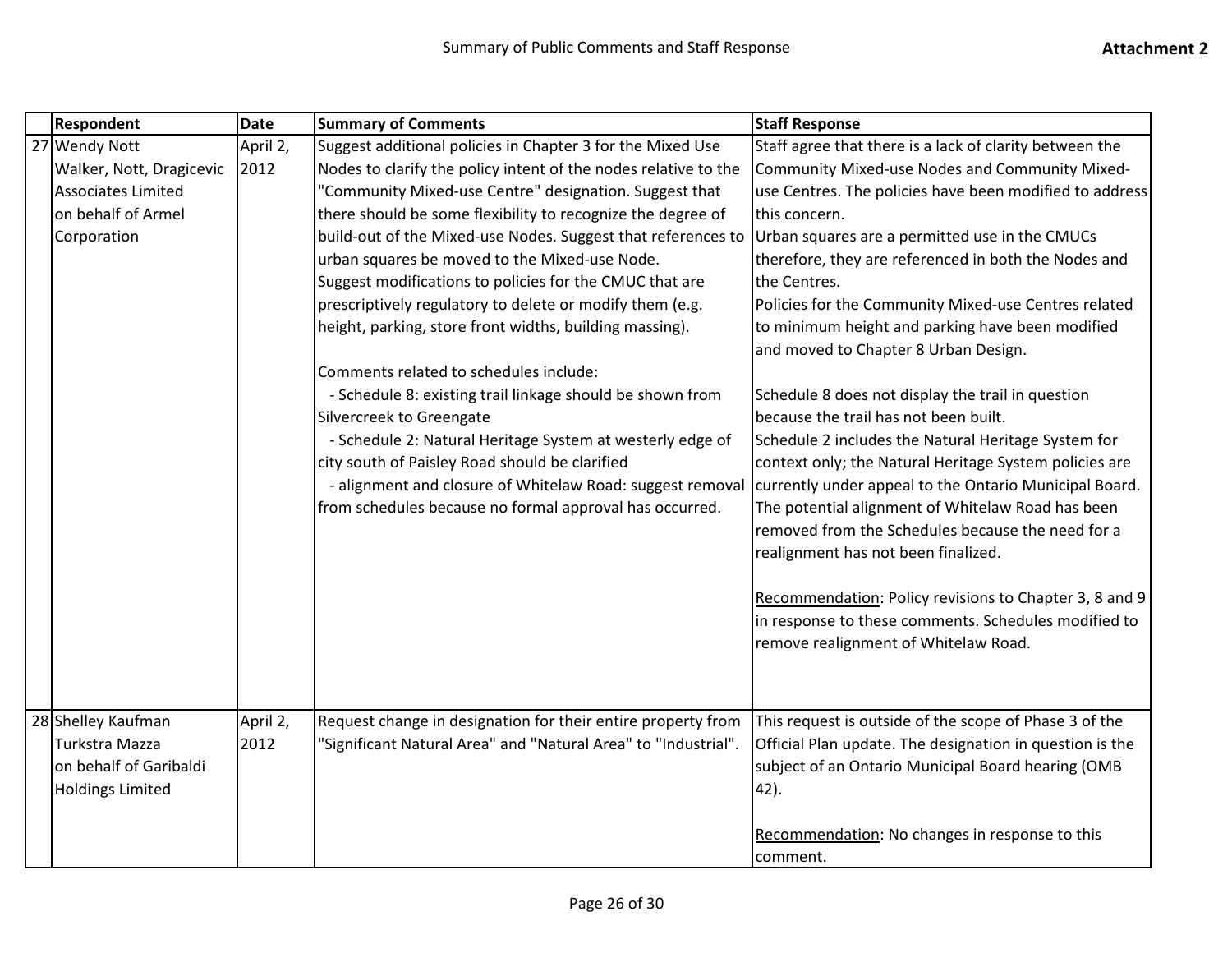| <b>Respondent</b>          | <b>Date</b> | <b>Summary of Comments</b>                                     | <b>Staff Response</b>                                      |
|----------------------------|-------------|----------------------------------------------------------------|------------------------------------------------------------|
| 29 Dwayne Evans            | March 21,   | <b>Comments from Ministry of Infrastructure:</b>               | Generally, the transportation policies as a whole          |
| Ministry of Municipal      | 2012        | - suggest that modes of transportation by identified that will | indicate support for multi-modal transportation            |
| <b>Affairs and Housing</b> |             | serve as a linkage                                             | systems throughout the city.                               |
|                            |             | - suggestion to consider providing further direction with      | Schedule 2 designates land within the vicinity of existing |
|                            |             | respect to development in the vicinity of existing             | transportation facilities to appropriate land uses as per  |
|                            |             | transportation facilities                                      | the Growth Plan.                                           |
|                            |             | - suggestion to include two parking policies related to shared | Parking policies have been added.                          |
|                            |             | parking arrangements and redevelopment/retrofitting of         | Dedicated space for cyclists is included in policies in    |
|                            |             | surface parking areas                                          | Section 5.4.                                               |
|                            |             | add policy related to separate dedicated space for cyclists    |                                                            |
|                            |             | modify definitions for affordable housing, built-up area and   | Recommendation: Policies modified to incorporate           |
|                            |             | settlement area.                                               | comments from the Ministry of Infrastructure.              |
|                            |             |                                                                |                                                            |
| 29 Dwayne Evans            |             | March 21, Comments from Ministry of Transportation:            | Recommendation: Policies and schedules modified as         |
| Ministry of Municipal      | 2012        | request that the interchange at the Laird Road intersection    | appropriate to incorporate comments from the Ministry      |
| <b>Affairs and Housing</b> |             | with Highway 6 be shown on all land use schedules.             | of Transportation.                                         |
|                            |             | Suggest revising Schedule 5 to show results of approved        |                                                            |
|                            |             | Environmental Assessment for Highway 6 as it affects lands     |                                                            |
|                            |             | adjacent to the highway and future interchanges.               |                                                            |
|                            |             | - suggest that the location of future interchanges on Highway  |                                                            |
|                            |             | 6 be included on all land use Schedules.                       |                                                            |
|                            |             | Recommendation for inclusion of a policy in Section 5 or       |                                                            |
|                            |             | Section 9 stating that "all proposed development located       |                                                            |
|                            |             | adjacent to and in the vicinity of a provincial highway within |                                                            |
|                            |             | MTO's permit control area under the Public Transportation      |                                                            |
|                            |             | and Highway Improvement Act (PTHIA) will also be subject to    |                                                            |
|                            |             | MTO approval. "                                                |                                                            |
|                            |             | Suggest that roads on Schedule 7 should be labelled and that   |                                                            |
|                            |             | the legend be modified to display Highway 6 as "Provincial     |                                                            |
|                            |             | Highway".                                                      |                                                            |
|                            |             |                                                                |                                                            |
|                            |             |                                                                |                                                            |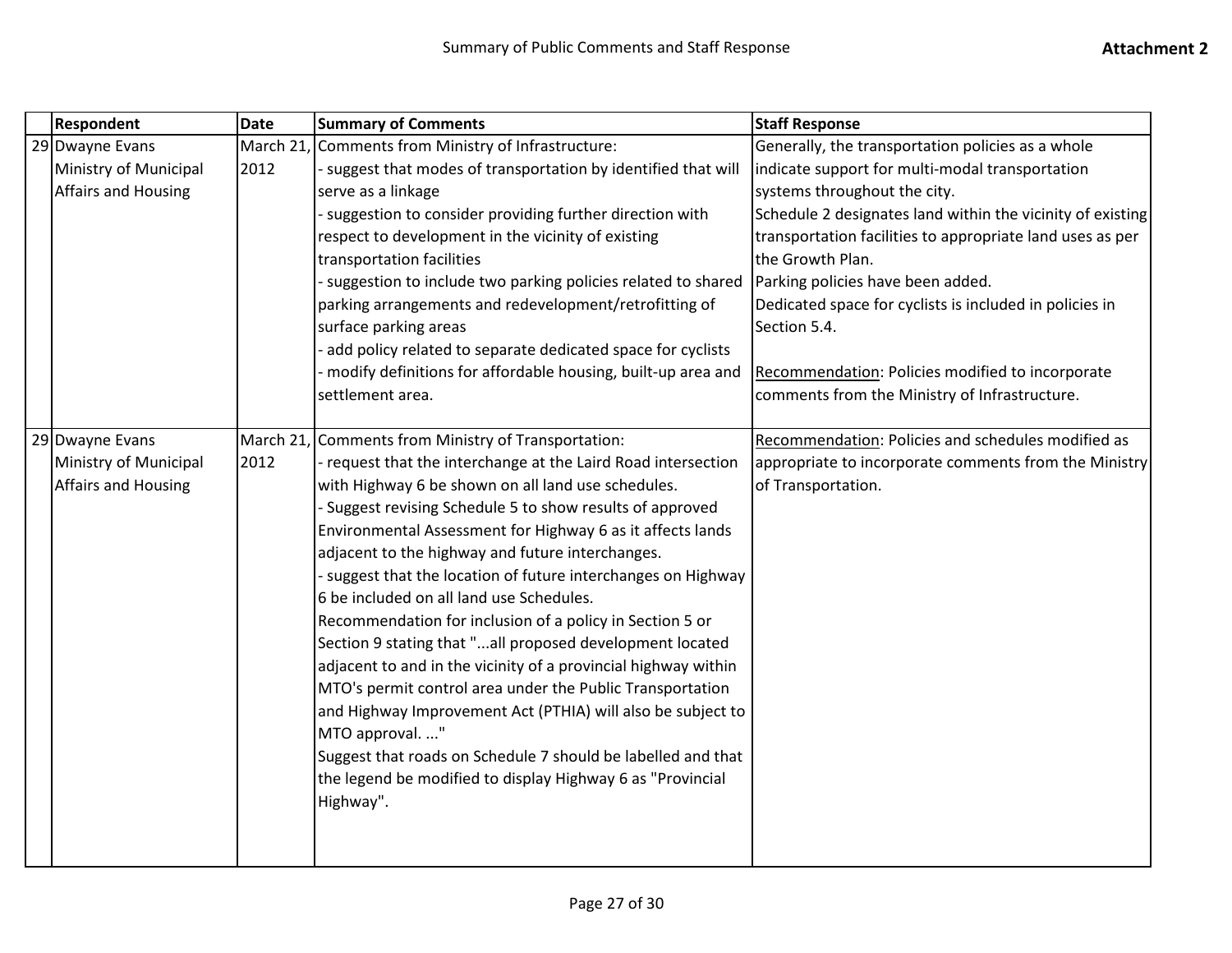| <b>Respondent</b>     | Date | <b>Summary of Comments</b>                                      | <b>Staff Response</b>                               |
|-----------------------|------|-----------------------------------------------------------------|-----------------------------------------------------|
| 29 Dwayne Evans       |      | March 21, Comments from Ministry of Tourism, Culture and Sport: | Recommendation: Policies modified as appropriate to |
| Ministry of Municipal | 2012 | suggests stronger language for some policies rather than        | incorporate comments from the Ministry of Tourism,  |
| Affairs and Housing   |      | using the word "encourage";                                     | Culture and Sport.                                  |
|                       |      | suggests clarification for policies related to disposal or use  |                                                     |
|                       |      | of demolished cultural heritage resources;                      |                                                     |
|                       |      | recommends changing the word "prehistoric" in policy            |                                                     |
|                       |      | 4.8.6.1 to "precontact";                                        |                                                     |
|                       |      | recommends that 4.8.6.4 v. be deleted because it may            |                                                     |
|                       |      | conflict with archaeological licensing requirements;            |                                                     |
|                       |      | suggests that the policies related to transportation,           |                                                     |
|                       |      | infrastructure and urban design address consistency with        |                                                     |
|                       |      | Section 2.6 of the Provincial Policy Statement or that a cross- |                                                     |
|                       |      | reference to Cultural Heritage Policies be added to Sections    |                                                     |
|                       |      | 5, 6 and 7 of the Official Plan.                                |                                                     |
| 29 Dwayne Evans       |      | March 21, Comments from Ministry of the Environment:            | Recommendation: Policies modified as appropriate to |
| Ministry of Municipal | 2012 | recommends a modification to policy 4.4.3.2 under Landfill      | incorporate comments from the Ministry of the       |
| Affairs and Housing   |      | Constraint Area;                                                | Environment.                                        |
|                       |      | Suggests inclusion of a reference to the regulatory             |                                                     |
|                       |      | requirements for public transit related projects be included in |                                                     |
|                       |      | the Official Plan.                                              |                                                     |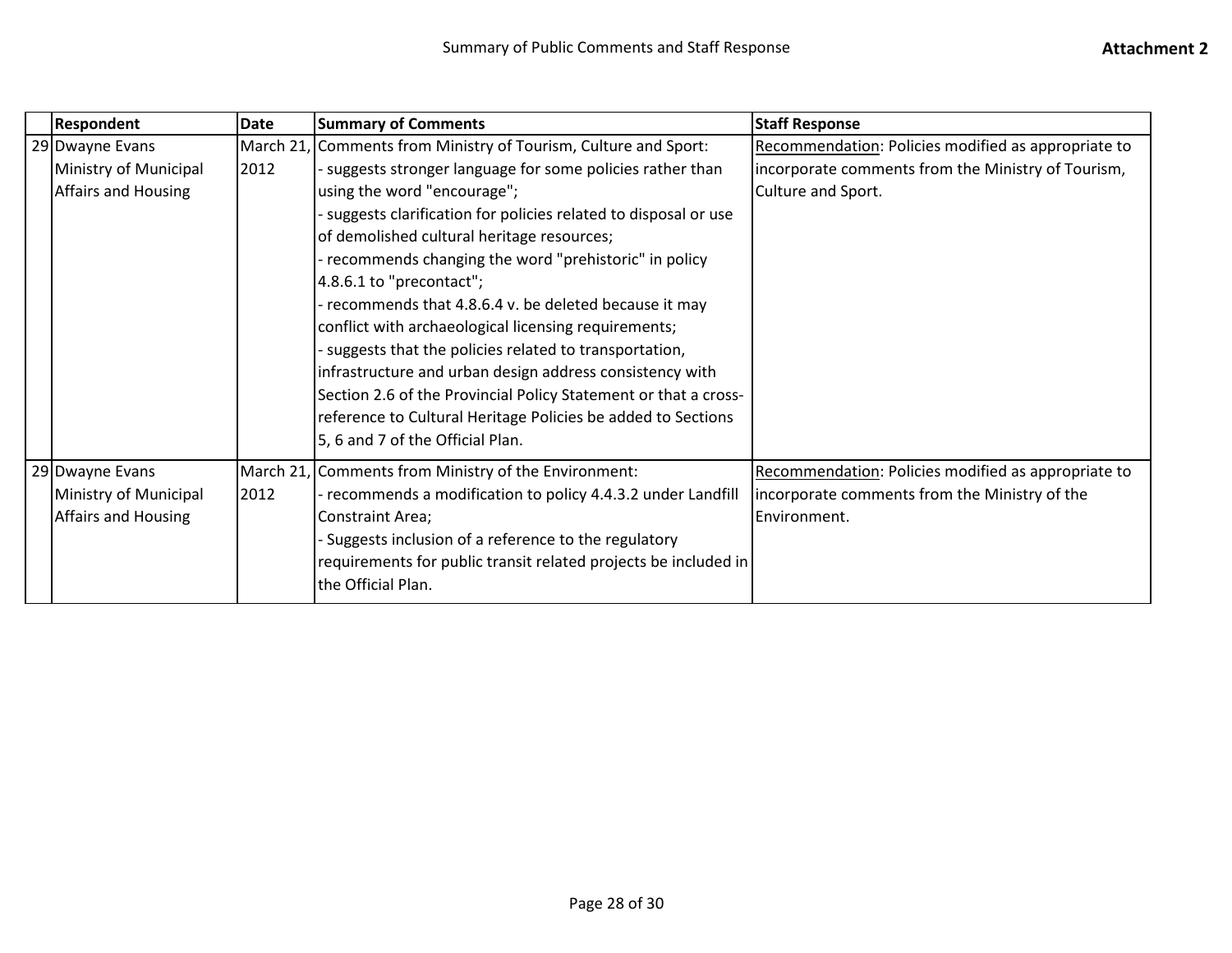|  | <b>Respondent</b>     | <b>Date</b> | <b>Summary of Comments</b>                                         | <b>Staff Response</b>                                    |
|--|-----------------------|-------------|--------------------------------------------------------------------|----------------------------------------------------------|
|  | 29 Dwayne Evans       |             | March 21, Comments from Ministry of Municipal Affairs and Housing: | Staff note that the Development Priorities Plan is       |
|  | Ministry of Municipal | 2012        | questions potential for appeals to the Ontario Municipal           | developed in consultation with development               |
|  | Affairs and Housing   |             | Board based on priority setting in the Development Priorities      | proponents and there is flexibility in the Plan to allow |
|  |                       |             | Plan.                                                              | projects to move forward.                                |
|  |                       |             | - Notes that the Clean Water Act does not identify the             |                                                          |
|  |                       |             | extraction of mineral aggregates in source water protection        | Recommendation: Policies modified as appropriate to      |
|  |                       |             | areas as a significant threat.                                     | incorporate comments from the Ministry of Municipal      |
|  |                       |             | - suggests deletion of the wording related to "handling" in        | Affairs and Housing.                                     |
|  |                       |             | policy 4.3.3.1 iv                                                  |                                                          |
|  |                       |             | Question about how the City would encourage the                    |                                                          |
|  |                       |             | development of social housing since the County is the service      |                                                          |
|  |                       |             | manager                                                            |                                                          |
|  |                       |             | - suggestion to include a policy related to editorial changes to   |                                                          |
|  |                       |             | the Official Plan being made without need for an Official Plan     |                                                          |
|  |                       |             | Amendment                                                          |                                                          |
|  |                       |             |                                                                    |                                                          |
|  |                       |             |                                                                    |                                                          |